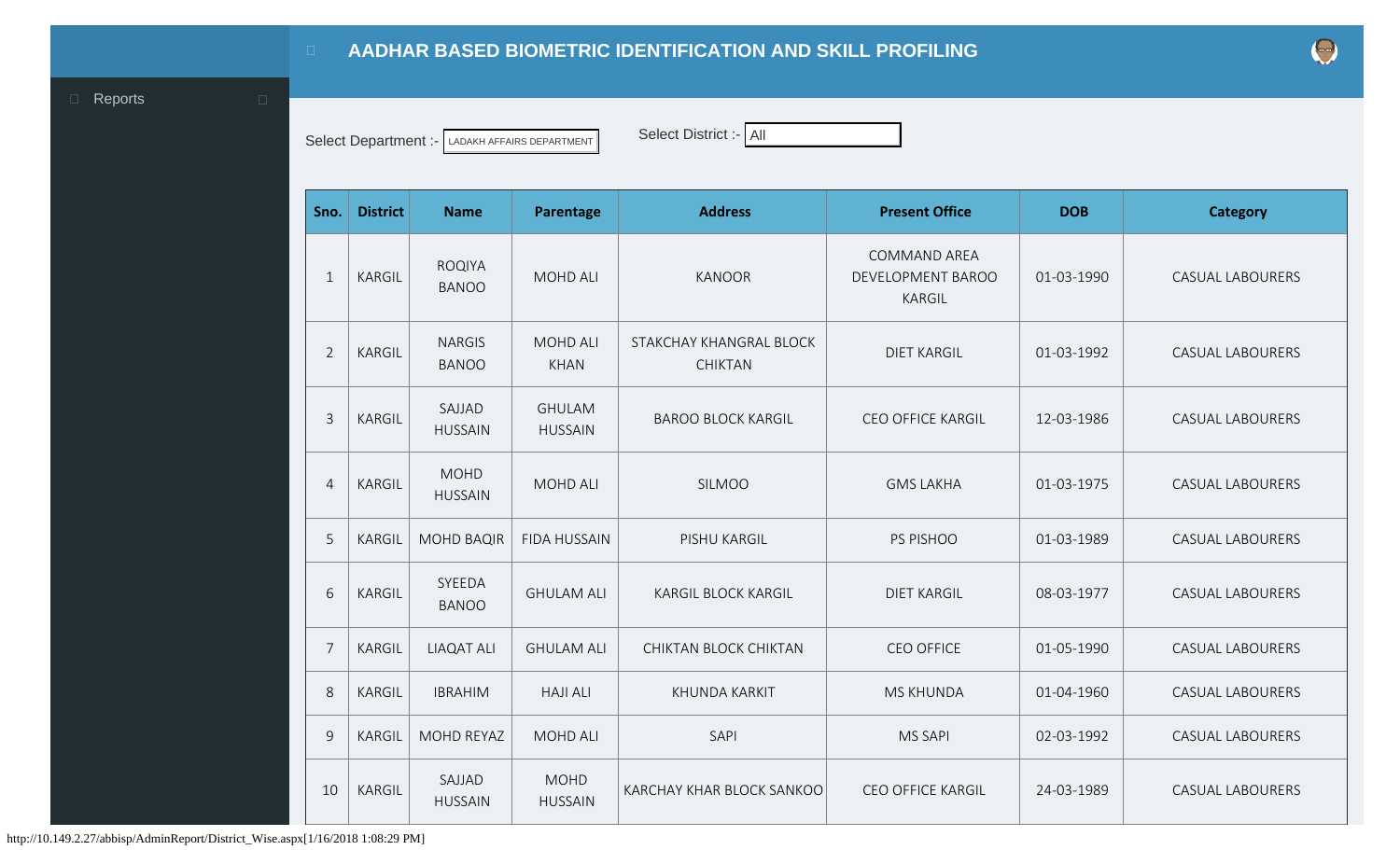| 11 | KARGIL        | <b>MOHD ILYAS</b>                | <b>GH HUSSAIN</b>               | SILMOO                                          | <b>MS BATALIK</b>         | 15-09-1995 | <b>CASUAL LABOURERS</b> |
|----|---------------|----------------------------------|---------------------------------|-------------------------------------------------|---------------------------|------------|-------------------------|
| 12 | KARGIL        | <b>MANZOOR</b><br><b>HUSSAIN</b> | <b>GHULAM</b><br><b>HUSSAIN</b> | <b>BAROO BLOCK KARGIL</b>                       | <b>BAROO BLOCK KARGIL</b> | 20-03-1988 | <b>CASUAL LABOURERS</b> |
| 13 | KARGIL        | <b>MOHD ALI</b>                  | AK YOUSUF ALI                   | SHARGOLE BLOCK SHARGOLE                         | <b>CEO OFFICE KARGIL</b>  | 20-02-1985 | <b>CASUAL LABOURERS</b> |
| 14 | KARGIL        | MOHAMMAD<br><b>HASSAN</b>        | <b>MOHD ISSA</b>                | <b>GONGLAM SAPI</b>                             | PS GONGLAM SAPI           | 01-01-1985 | <b>CASUAL LABOURERS</b> |
| 15 | KARGIL        | <b>HAJIRA BEE</b>                | WO MOHD<br><b>ISHAQ</b>         | KHARDOON BLOCK CHIKTAN                          | <b>MS KHARDOON</b>        | 04-05-1975 | <b>CASUAL LABOURERS</b> |
| 16 | KARGIL        | <b>MARZIYA</b><br><b>BANOO</b>   | MOHD MEHDI                      | <b>CHORTAINCHAN HAGNIS</b><br><b>CHIKTAN</b>    | MS CHORTAINCHAN           | 01-01-1978 | <b>CASUAL LABOURERS</b> |
| 17 | KARGIL        | <b>TOHIRA</b><br><b>BANOO</b>    | ABDUL<br><b>HUSSAIN</b>         | SANJAK FOOSA BLOCK CHIKTAN                      | MS FOOSA                  | 01-01-1985 | PART TIME WORKERS       |
| 18 | <b>KARGIL</b> | <b>GHJULAM</b><br><b>NABI</b>    | MOHD KAZIM                      | <b>CHOMOTRAN HAGNIS BLOCK</b><br><b>CHIKTAN</b> | <b>MS CHOMORTAN</b>       | 01-01-1987 | SEASONAL LABOURERS      |
| 19 | KARGIL        | <b>MOHD SADIQ</b>                | <b>MOHD ALI</b>                 | CHIKTAN ZANG BLOCK CHIKTAN                      | <b>GMS CHIKTAN</b>        | 01-02-1982 | <b>CASUAL LABOURERS</b> |
| 20 | KARGIL        | ZAINAB<br><b>BANOO</b>           | <b>RAHIM BEGH</b>               | KHANGRAL BLOCK CHIKTAN                          | <b>HS KHANGRAL</b>        | 07-01-1967 | <b>CASUAL LABOURERS</b> |
| 21 | KARGIL        | <b>GULNAR</b><br><b>FATIMA</b>   | AHSAN ALI                       | HAGNIS BLOCK CHIKTAN                            | <b>KGBV CHIKTAN</b>       | 01-01-1992 | CASUAL LABOURERS        |
| 22 | KARGIL        | ROQIA BANOO                      | <b>MOHD</b><br><b>IBRAHIM</b>   | RONG SHAKER BLOCK CHIKTAN                       | MS RONG SHAKER            | 01-06-1969 | PART TIME WORKERS       |
| 23 | <b>KARGIL</b> | LANDUP<br>PALJOR                 | <b>TASHI</b><br>NAMGYAL         | <b>BODH KHARBOO BLOCK</b><br><b>CHIKTAN</b>     | PS GONGMA LUNGMA BK       | 07-04-1980 | CASUAL LABOURERS        |
|    |               |                                  |                                 |                                                 |                           |            |                         |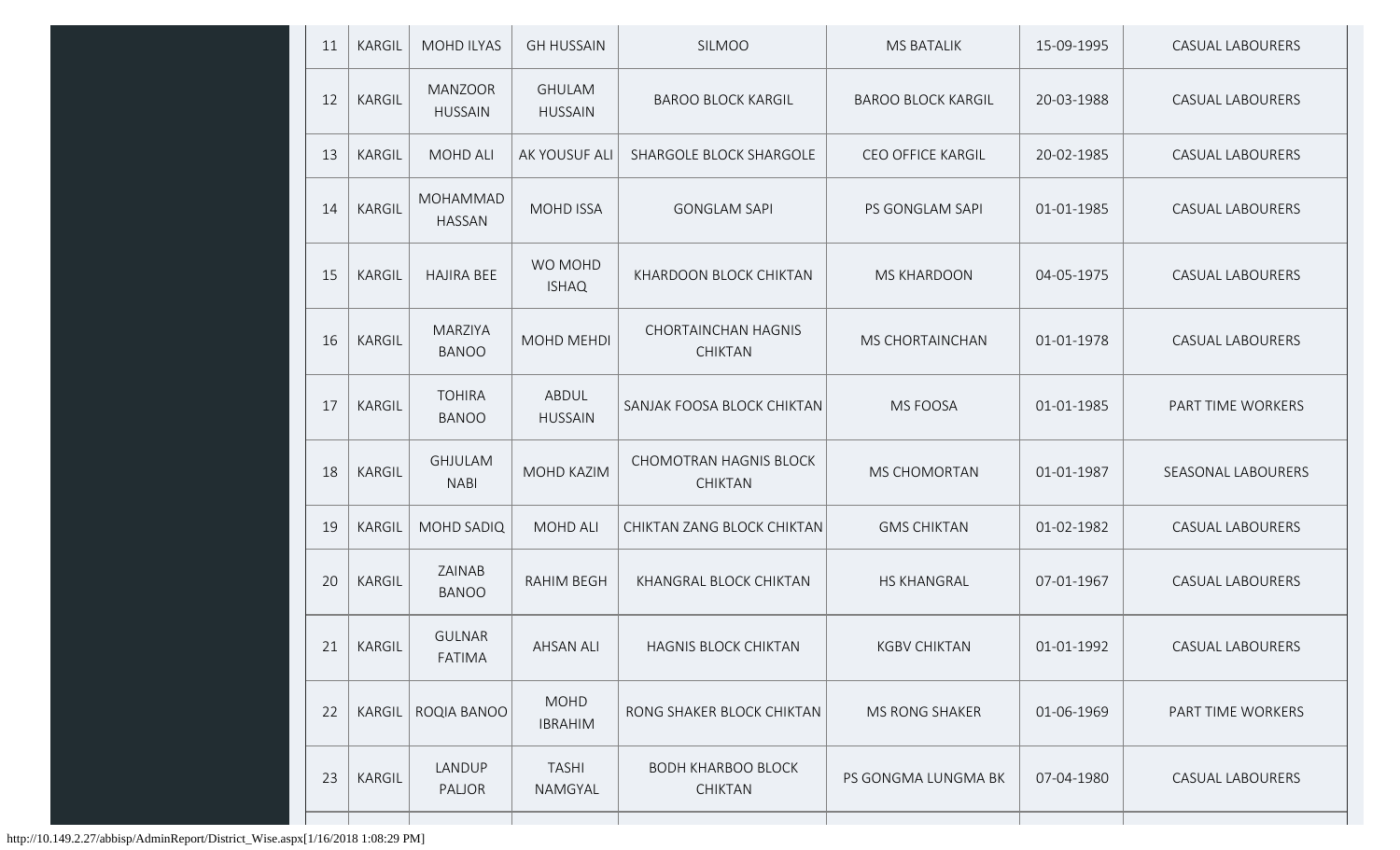| 24 | KARGIL | RAZIA BANOO                    | RAHIMULLAH                         | DACHAY BLOCK CHIKTAN                        | PS DACHAY                 | 11-07-1970 | <b>CASUAL LABOURERS</b> |
|----|--------|--------------------------------|------------------------------------|---------------------------------------------|---------------------------|------------|-------------------------|
| 25 | KARGIL | <b>KHATIJA</b><br><b>BEGUM</b> | <b>HAJI MOHD</b><br>ABDULLAH       | SHAKER BLOCK CHIKTAN                        | PS MANGSHANDOW            | 10-12-1965 | PART TIME WORKERS       |
| 26 | KARGIL | <b>HAMIDA</b><br><b>BANOO</b>  | <b>KASIR ALI</b>                   | SAMRAH BLOCK CHIKTAN                        | MS CHULICHAN              | 06-11-1978 | PART TIME WORKERS       |
| 27 | KARGIL | PADMA<br><b>TSOMO</b>          | WO SONAM<br>LARGYAL                | STAKCHYA BLOCK CHIKTAN                      | PS DARAK                  | 17-09-1975 | <b>CASUAL LABOURERS</b> |
| 28 | KARGIL | AMINA BEE                      | <b>HAJI MOHD</b><br><b>HUSSAIN</b> | <b>HAGNIS BLOCK CHIKTAN</b>                 | PS GURUCHAY               | 04-04-1968 | PART TIME WORKERS       |
| 29 | KARGIL | <b>KHATIJA</b><br><b>BANOO</b> | KACHO<br><b>HUSSAIN KHAN</b>       | STAKCHAY BLOCH CHIKTAN                      | <b>MS STAKCHAY</b>        | 08-12-1975 | PART TIME WORKERS       |
| 30 | KARGIL | ZAHARA<br><b>BEGUM</b>         | ANAYATULLAH                        | STAKCHAY SHAKAR CHIKTAN                     | <b>ZEO OFFICE CHIKTAN</b> | 10-12-1981 | <b>CASUAL LABOURERS</b> |
| 31 | KARGIL | <b>HUSIYA</b><br><b>BAGUM</b>  | <b>GHULAM ALI</b>                  | SHAKER BLOCK CHIKTAN                        | <b>MS SHANGCHAY</b>       | 01-03-1985 | PART TIME WORKERS       |
| 32 | KARGIL | PARVEEN<br>AKHTAR              | MOHD MUSSA                         | <b>HAGNIS</b>                               | <b>ZEO CHIKTAN</b>        | 01-03-1985 | <b>CASUAL LABOURERS</b> |
| 33 | KARGIL | <b>NAJUMA</b><br><b>BANOO</b>  | MOHD NIYAZ                         | SAMRAH BLOCK CHIKTAN                        | <b>HS SAMRAH</b>          | 28-02-1995 | <b>CASUAL LABOURERS</b> |
| 34 | KARGIL | <b>URGENT</b><br><b>DOLMA</b>  | <b>DORJAY</b><br>NAMGYAIL          | <b>BODH KHARBOO BLOCK</b><br><b>CHIKTAN</b> | HS BODH KHARBOO           | 04-04-1979 | <b>CASUAL LABOURERS</b> |
| 35 | KARGIL | ANWAR<br><b>HUSSAIN</b>        | <b>MOHD MUSSA</b>                  | DCCHAY BLOCK CHIKTAN                        | PS DACHAY                 | 01-04-1977 | <b>CASUAL LABOURERS</b> |
| 36 | KARGIL | SHAHAR                         | <b>ABASS ALI</b>                   | CHIKTAN BLOCK CHIKTAN                       | <b>KGBV CHIKTAN</b>       | 01-01-1980 | CASUAL LABOURERS        |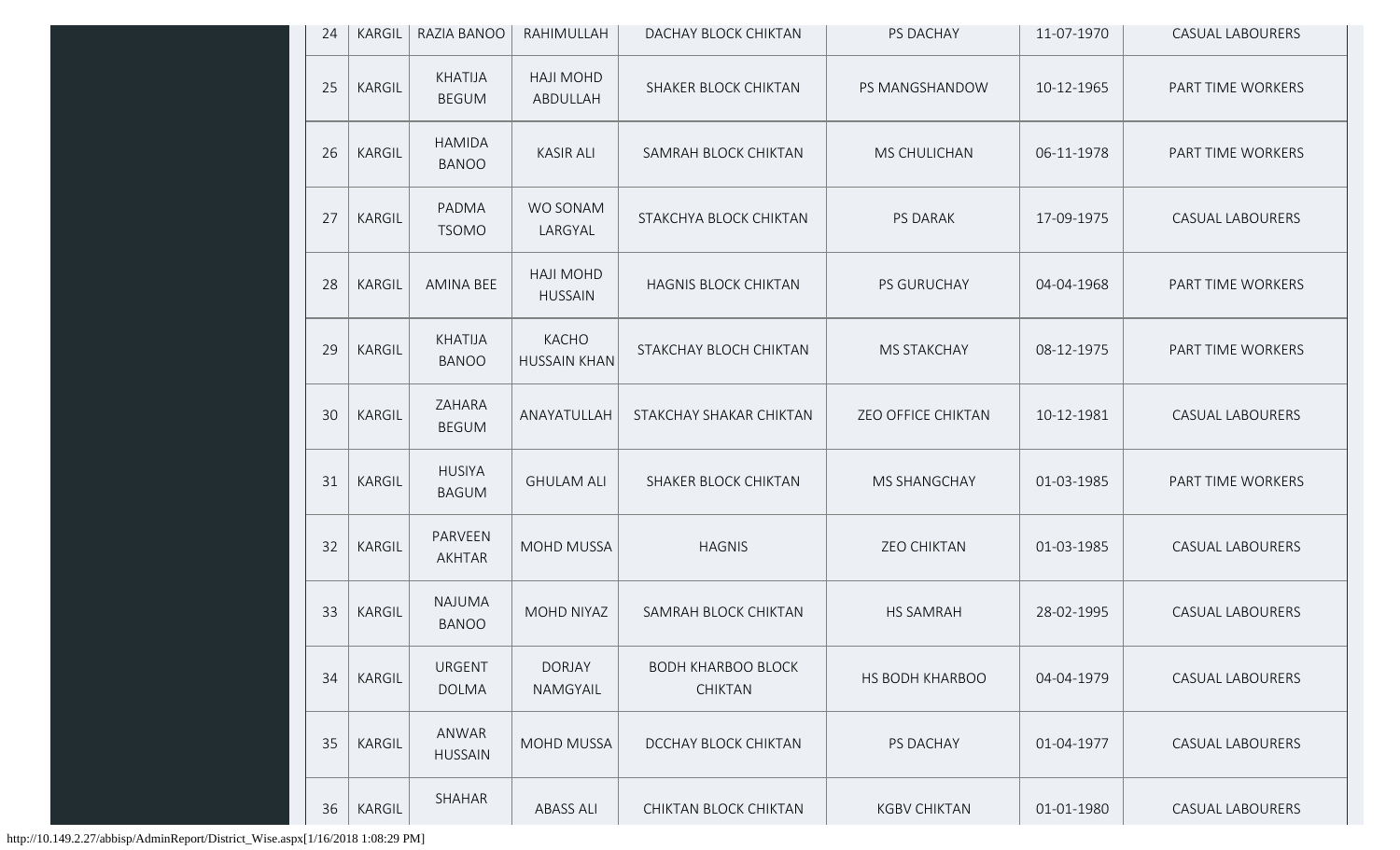|    |               | <b>BANOO</b>                   |                               |                                         |                     |            |                         |
|----|---------------|--------------------------------|-------------------------------|-----------------------------------------|---------------------|------------|-------------------------|
| 37 | KARGIL        | <b>MUHAIB ALI</b>              | <b>MOHD ABASS</b>             | SHAKE BLOCK CHIKTAN                     | PS MAZETH           | 01-02-1988 | <b>CASUAL LABOURERS</b> |
| 38 | KARGIL        | MOHAMMAD<br><b>MUSSA</b>       | <b>GHULAM</b><br><b>MOPHD</b> | KUKSHOW BLOCK CHIKTAN                   | <b>HS KUKSHOW</b>   | 04-04-1977 | <b>CASUAL LABOURERS</b> |
| 39 | KARGIL        | SONAM<br><b>DORJAY</b>         | <b>TSERING</b><br>NORPHAL     | MUNDIK KHANGRAL BLOCK<br><b>CHIKTAN</b> | PS STAKCHAY BROK    | 28-03-1960 | <b>CASUAL LABOURERS</b> |
| 40 | KARGIL        | SUDIQA                         | <b>FIDA HUSSAIN</b>           | TAKMATAN BLOCK CHIKTAN                  | PS TAKMATAN         | 03-03-1977 | PART TIME WORKERS       |
| 41 | KARGIL        | SAKINA<br><b>BANOO</b>         | <b>ALI MUSSA</b>              | CHIKTAN BALOCK CHIKTAN                  | <b>GGBV CHIKTAN</b> | 02-03-1985 | <b>CASUAL LABOURERS</b> |
| 42 | KARGIL        | <b>MARZIYA</b><br><b>BANOO</b> | <b>RAZA KHAN</b>              | MUNDIK BLOCK CHIKTAN                    | <b>MS MUNDIK</b>    | 05-06-1982 | PART TIME WORKERS       |
| 43 | KARGIL        | <b>NARGIS BEE</b>              | TAHIR HUSSAIN                 | YOUKMA KHARBOO                          | PS YOQROL           | 04-05-1978 | <b>CASUAL LABOURERS</b> |
| 44 | KARGIL        | <b>NARGIS</b><br><b>BANOO</b>  | <b>MOHD ISHAQ</b>             | SAMRAH BLOCK CHIKTAN                    | PS MANGORE SAMRAH   | 01-05-1988 | PART TIME WORKERS       |
| 45 | <b>KARGIL</b> | <b>KHATIMA</b><br><b>BANOO</b> | <b>ALI RAHIM</b>              | KHANGRAL BLOCK CHIKTAN                  | <b>MS GOMURJUK</b>  | 10-12-1981 | SEASONAL LABOURERS      |
| 46 | <b>KARGIL</b> | <b>RIGZIN</b><br>YOUGNDOL      | RIGZIN DORJAY                 | HANESKUT BLOCK CHIKTAN                  | <b>MS HANESKUT</b>  | 01-06-1983 | <b>CASUAL LABOURERS</b> |
| 47 | KARGIL        | <b>HAMIDA</b><br><b>BANOO</b>  | <b>ISSA ALI</b>               | SHAKER BLOCK CHIKTAN                    | PS CHUMIKCHAN       | 11-01-1983 | PART TIME WORKERS       |
| 48 | KARGIL        | <b>FATIMA</b><br><b>BANOO</b>  | MOHD NIYAZ                    | SAMRAH BLOCK CHIKTAN                    | <b>PS SAMRAH</b>    | 06-06-1985 | <b>CASUAL LABOURERS</b> |
| 49 | KARGIL        | KHATIJA                        | ZAKIR HUSSAIN                 | <b>HAGNIS BLOCK CHIKTAN</b>             | PS MANGMORE HAGNIS  | 20-01-1979 | SEASONAL LABOURERS      |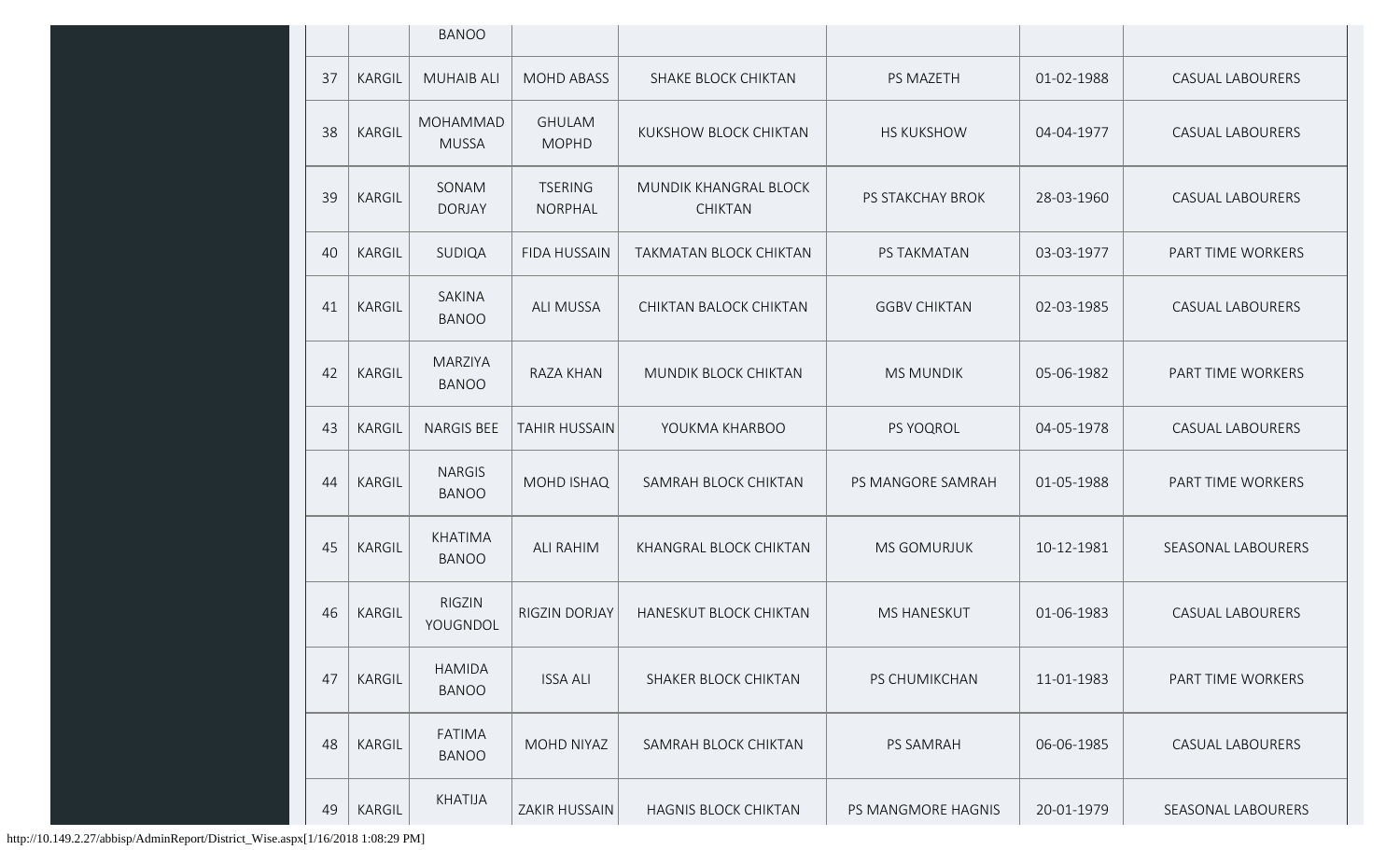|    |               | <b>BEGUM</b>                     |                                 |                                             |                    |            |                         |
|----|---------------|----------------------------------|---------------------------------|---------------------------------------------|--------------------|------------|-------------------------|
| 50 | KARGIL        | <b>TASHI</b><br>YOUNGDOL         | SONAM<br>STANZIN                | <b>BODH KHARBOO BLOCK</b><br><b>CHIKTAN</b> | MS YOUKMAL BK      | 01-01-1997 | <b>CASUAL LABOURERS</b> |
| 51 | KARGIL        | <b>MOHD</b><br><b>HUSSAIN</b>    | <b>GHULAM</b><br><b>MEHDI</b>   | SHAKER BLOCK CHIKTAN                        | <b>MS SAPI</b>     | 01-12-1993 | PART TIME WORKERS       |
| 52 | KARGIL        | <b>ABDUL KARIM</b>               | <b>MUSSA MIR</b>                | SANTAKCHAN BLOCK CHIKTAN                    | PS SANTAKCHAN      | 05-11-1951 | PART TIME WORKERS       |
| 53 | KARGIL        | ABAZAR                           | <b>MOHD MUSSA</b>               | MANGMORE HAGNIS BLOCK<br><b>CHIKTAN</b>     | <b>HS HAGNIS</b>   | 05-07-1968 | <b>CASUAL LABOURERS</b> |
| 54 | KARGIL        | <b>NISSAR</b><br><b>HUSSAIN</b>  | <b>MOHD</b><br><b>IBRAHIM</b>   | CHIKTAN BLOCK CHIKTAN                       | <b>HSS CHIKTAN</b> | 01-01-1981 | <b>CASUAL LABOURERS</b> |
| 55 | KARGIL        | RIGZIN<br>NAMGYAL                | SKARMA<br><b>TSERING</b>        | <b>BODH KHARBOO BLOCK</b><br><b>CHIKTAN</b> | <b>ZEO CHIKTAN</b> | 03-04-1990 | <b>CASUAL LABOURERS</b> |
| 56 | KARGIL        | <b>NARGIS BEE</b>                | WO JAFFAR ALI                   | PARGIVE BLOCK CHIKTAN                       | <b>MS PARGIVE</b>  | 21-11-1965 | <b>CASUAL LABOURERS</b> |
| 57 | <b>KARGIL</b> | <b>AMINA BANOO</b>               | WO MOHD<br>YOUNUS               | SAMRAH BLOCK CHIKTAN                        | <b>PS CHURABS</b>  | 05-08-1964 | <b>CASUAL LABOURERS</b> |
| 58 | KARGIL        | SONAM<br><b>CHINBA</b>           | SONAM<br>NORPHAL                | STAKCHAY BLOCK CHIKTAN                      | <b>MS MUNDIK</b>   | 10-05-1976 | <b>CASUAL LABOURERS</b> |
| 59 | KARGIL        | <b>BATOOL</b><br><b>BANOO</b>    | WO ALI NAQI                     | KHANGRAL BLOCK CHIKTAN                      | <b>HS KHANGRAL</b> | 09-01-1996 | <b>CASUAL LABOURERS</b> |
| 60 | KARGIL        | <b>TSERING</b><br><b>THINLAS</b> | <b>TSERING</b><br><b>DORJAY</b> | <b>BODH KHARBOO BLOCK</b><br><b>CHIKTAN</b> | MS BODH KHARBOO    | 06-03-1988 | PART TIME WORKERS       |
| 61 | KARGIL        | <b>FATIMA</b><br><b>BANOO</b>    | HAFIZULLAH                      | OLOKHUTO BLOCK CHIKTAN                      | PS OLOKHATOO       | 19-04-1960 | <b>CASUAL LABOURERS</b> |
|    |               |                                  |                                 |                                             |                    |            |                         |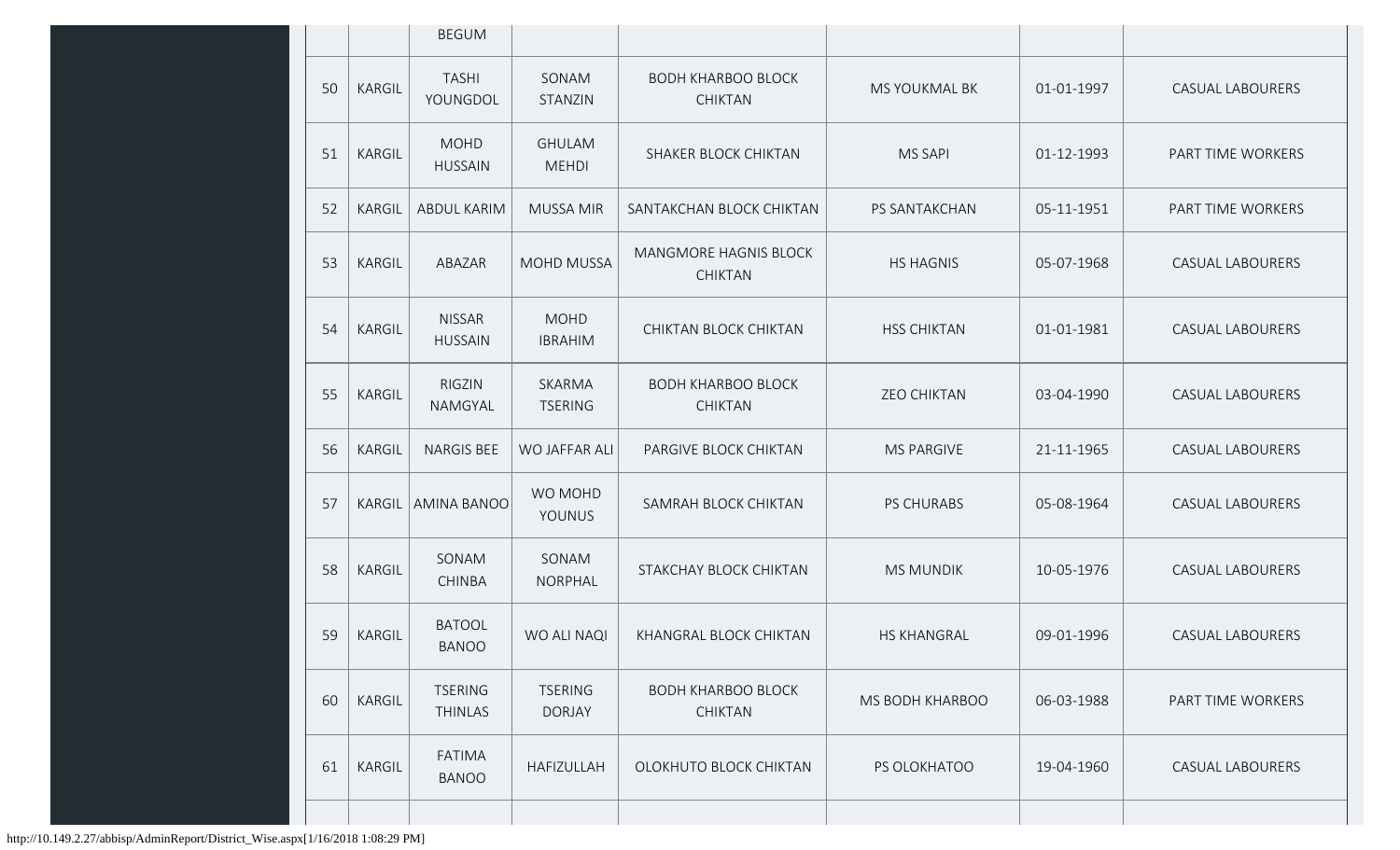| 62 | KARGIL        | <b>HAWA BEE</b>                 | MOHAMMAD                        | SANJAK BLOCK CHIKTAN    | <b>MS SANJAK</b>                                  | 04-03-1970 | CASUAL LABOURERS                                 |
|----|---------------|---------------------------------|---------------------------------|-------------------------|---------------------------------------------------|------------|--------------------------------------------------|
| 63 | KARGIL        | <b>MOHD</b><br><b>HUSSAIN</b>   | <b>JAFFAR SHAK</b>              | STAKCHAY BLOCK CHIKTAN  | <b>MS STAKCHAY</b>                                | 11-05-1950 | <b>CASUAL LABOURERS</b>                          |
| 64 | KARGIL        | OLIYA BANOO                     | <b>MOHD</b><br><b>HUSSAIN</b>   | KHANGRAL BLOCK CHIKTAN  | PS CHANGLUNG                                      | 03-03-1997 | <b>CASUAL LABOURERS</b>                          |
| 65 | KARGIL        | <b>KHADIM</b><br><b>HUSSAIN</b> | <b>MOHD ALI</b>                 | SHAKAR                  | <b>GMS SHAKAR</b>                                 | 23-01-1988 | <b>CASUAL LABOURERS</b>                          |
| 66 | <b>KARGIL</b> | ZAHRA BEGUM                     | <b>GHULAM AMIR</b>              | SAMRAH                  | PS THRONGOUS                                      | 05-06-1965 | <b>CASUAL LABOURERS</b>                          |
| 67 | KARGIL        | <b>ROQIYA</b><br><b>BANOO</b>   | WO ZAKIR<br><b>HUSSAIN</b>      | KHANGRAL BLOCK CHIKTAN  | <b>MS SARAKS</b>                                  | 03-05-1965 | <b>CASUAL LABOURERS</b>                          |
| 68 | KARGIL        | <b>MARYAM BEE</b>               | <b>MOHD ALI</b>                 | DARGOO BLOCK CHIKTAN    | MS DARGOO                                         | 07-11-1976 | PART TIME WORKERS                                |
| 69 | KARGIL        | <b>GHULAM</b><br>SAYDIN         | MOHD DIN                        | PADUM ZANSKAR           | <b>ALC KARGIL</b>                                 | 12-07-1976 | <b>CASUAL LABOURERS</b>                          |
| 70 | KARGIL        | MOHD HADI                       | <b>GHULAM</b><br><b>HUSSAIN</b> | SHANGCHAY SHAKAR        | <b>BLOCK DEVELOPMENT</b><br>OFFICE SHAKAR CHIKTAN | 01-01-1979 | CIC OPERATORS OF RURAL<br>DEVELOPMENT DEPARTMENT |
| 71 | KARGIL        | <b>MOHD JAFFER</b>              | <b>MOHD</b><br><b>HUSSAIN</b>   | ADUL GOUND KARGI        | <b>BDO OFFICE KARGIL</b>                          | 14-06-1976 | CIC OPERATORS OF RURAL<br>DEVELOPMENT DEPARTMENT |
| 72 | KARGIL        | <b>FATIMA</b>                   | <b>MOHD</b>                     | <b>BAROO</b>            | <b>BAL ASHRAM KARGIL</b>                          | 08-06-1976 | <b>CASUAL LABOURERS</b>                          |
| 73 | KARGIL        | AHMED<br><b>HUSSAIN</b>         | <b>AKHON HANI</b>               | KARAMBA SHARGOLE KARGIL | SOCIAL WELFARE OFFICE<br>KARGIL                   | 15-06-1972 | <b>CASUAL LABOURERS</b>                          |
| 74 | KARGIL        | <b>GHULAM</b><br><b>HAIDER</b>  | <b>ALI MUSSA</b>                | YOULBOO DRASS           | <b>DISTRICT MOTOR GARAGE</b><br>KARGIL            | 08-08-1970 | <b>CASUAL LABOURERS</b>                          |
| 75 | KARGIL        | ANAYATULLAH                     | <b>GHULAM</b>                   | SANGRAH                 | <b>DISTRICT MOTOR GARAGE</b>                      | 06-11-1969 | <b>CASUAL LABOURERS</b>                          |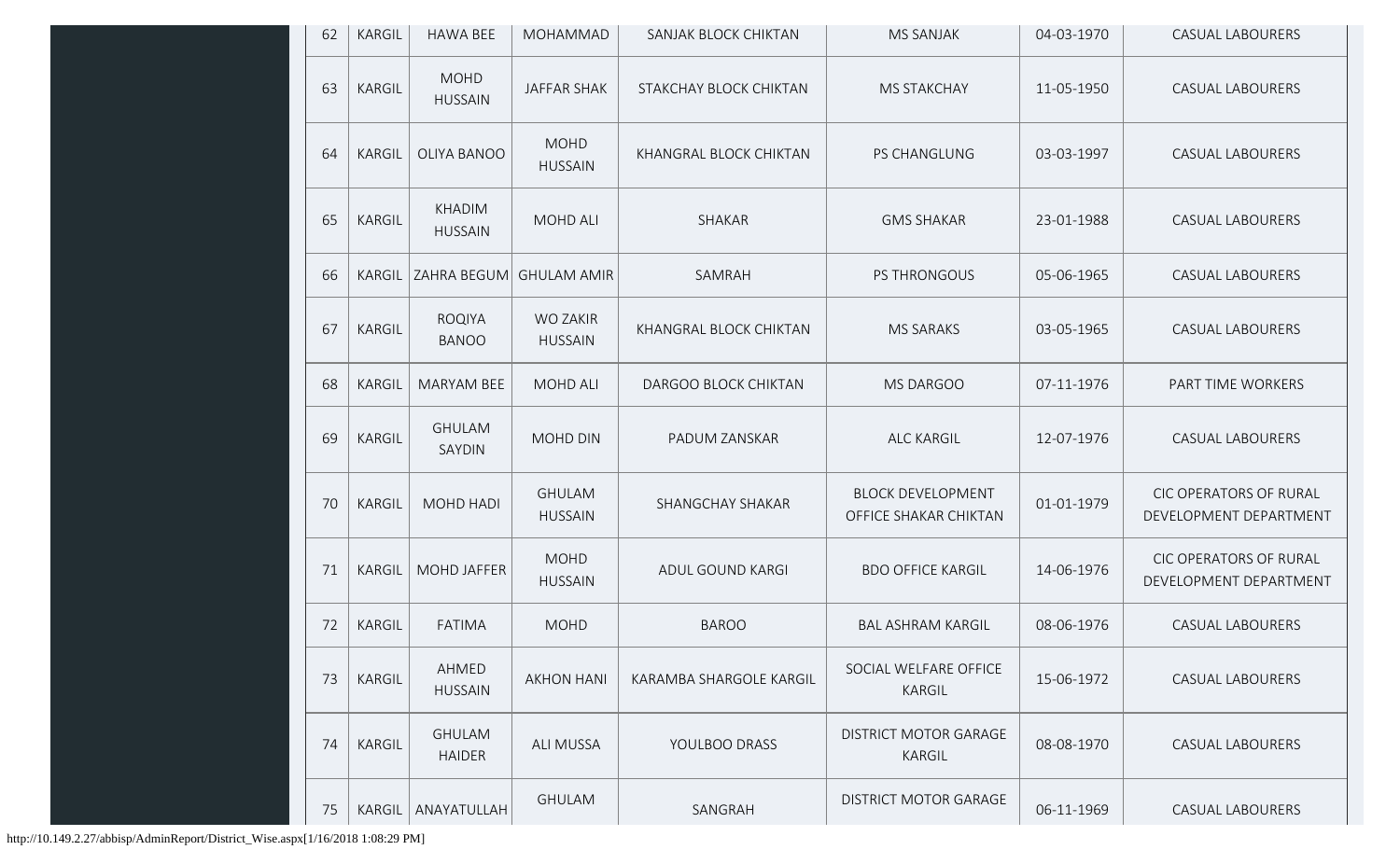|    |               |                               | <b>HAIDER</b>                      |                                            | KARGIL                                  |            |                         |
|----|---------------|-------------------------------|------------------------------------|--------------------------------------------|-----------------------------------------|------------|-------------------------|
| 76 | KARGIL        | SIDIQA BANOO                  | <b>MOHD</b><br><b>HUSSAIN</b>      | NAMSURU KARGIL                             | <b>DISTRICT MOTOR GARAGES</b><br>KARGIL | 03-05-1980 | <b>CASUAL LABOURERS</b> |
| 77 | KARGIL        | ZAKIYA BANOO                  | <b>AKHONE ALI</b>                  | <b>UMBA</b>                                | DC OFFICE KARGIL                        | 02-06-1983 | <b>CASUAL LABOURERS</b> |
| 78 | <b>KARGIL</b> | ZANAB BANOO                   | <b>MOHD</b><br><b>IBRAHIM</b>      | <b>VILLAGE PARKACHIK TAISURU</b><br>KARGIL | <b>LAHDC KARGIL</b>                     | 01-03-1984 | <b>CASUAL LABOURERS</b> |
| 79 | KARGIL        | <b>MOHD</b><br><b>HASSAN</b>  | <b>FIDA HUSSAIN</b>                | AKCHAMAL                                   | <b>DISTRICT MOTOR GARAGE</b><br>KARGIL  | 05-04-1981 | <b>CASUAL LABOURERS</b> |
| 80 | KARGIL        | <b>TOHIRA</b><br><b>BANOO</b> | <b>GHULLAM</b><br><b>MOHD</b>      | THANGDOMBOOR SANKOO                        | DISTRICT LIBRARY KARGIL                 | 17-06-1984 | <b>CASUAL LABOURERS</b> |
| 81 | KARGIL        | SYEEDA BANO                   | <b>HAJI ABDUL</b><br><b>MAJEED</b> | <b>KHARBOO</b>                             | DISTRICT LIBARARY KARGIL                | 01-10-1975 | <b>CASUAL LABOURERS</b> |
| 82 | KARGIL        | <b>HABIBULLAH</b>             | <b>GHULAM</b><br>ABASS             | <b>CHANIGUND KARGIL</b>                    | DISTRICT LABRIARIES KARGIL              | 05-05-1986 | <b>CASUAL LABOURERS</b> |
| 83 | KARGIL        | <b>HILAL AHMAD</b>            | <b>GHULAM NABI</b>                 | <b>TROUNJGEN</b>                           | <b>LIBARARY DRASS</b>                   | 24-04-1984 | <b>CASUAL LABOURERS</b> |
| 84 | KARGIL        | <b>SHABIR</b><br>AHMAD        | <b>GHULAM RAZA</b>                 | <b>GOSHAN DRASS</b>                        | <b>DISTRICT LIBARARY KARGIL</b>         | 01-01-1989 | <b>CASUAL LABOURERS</b> |
| 85 | KARGIL        | SALEEM<br>AHMAD               | MOHD AMIN                          | <b>KHARBOO DRASS</b>                       | <b>DISTRICT LABRIARIES KARGIL</b>       | 01-12-1980 | <b>CASUAL LABOURERS</b> |
| 86 | <b>KARGIL</b> | <b>HAJIRA BANOO</b>           | <b>ABDUL RAZAK</b>                 | <b>KHARBOO DRASS</b>                       | DISTRICT LIBARARY KARGIL                | 10-07-1973 | <b>CASUAL LABOURERS</b> |
| 87 | KARGIL        | <b>UMMAY</b><br><b>HABIBA</b> | <b>HAJI MOHD</b><br>RAZA           | FRETH SANKOO                               | <b>BDO OFFFICE TAISURU</b>              | 01-01-1995 | <b>CASUAL LABOURERS</b> |
| 88 | KARGIL        | <b>RUBINA</b>                 | NAZIM U DIN                        | PRINTY PANIKHAR                            | <b>BDO OFFICE TAISURU</b>               | 01-03-1986 | CIC OPERATORS OF RURAL  |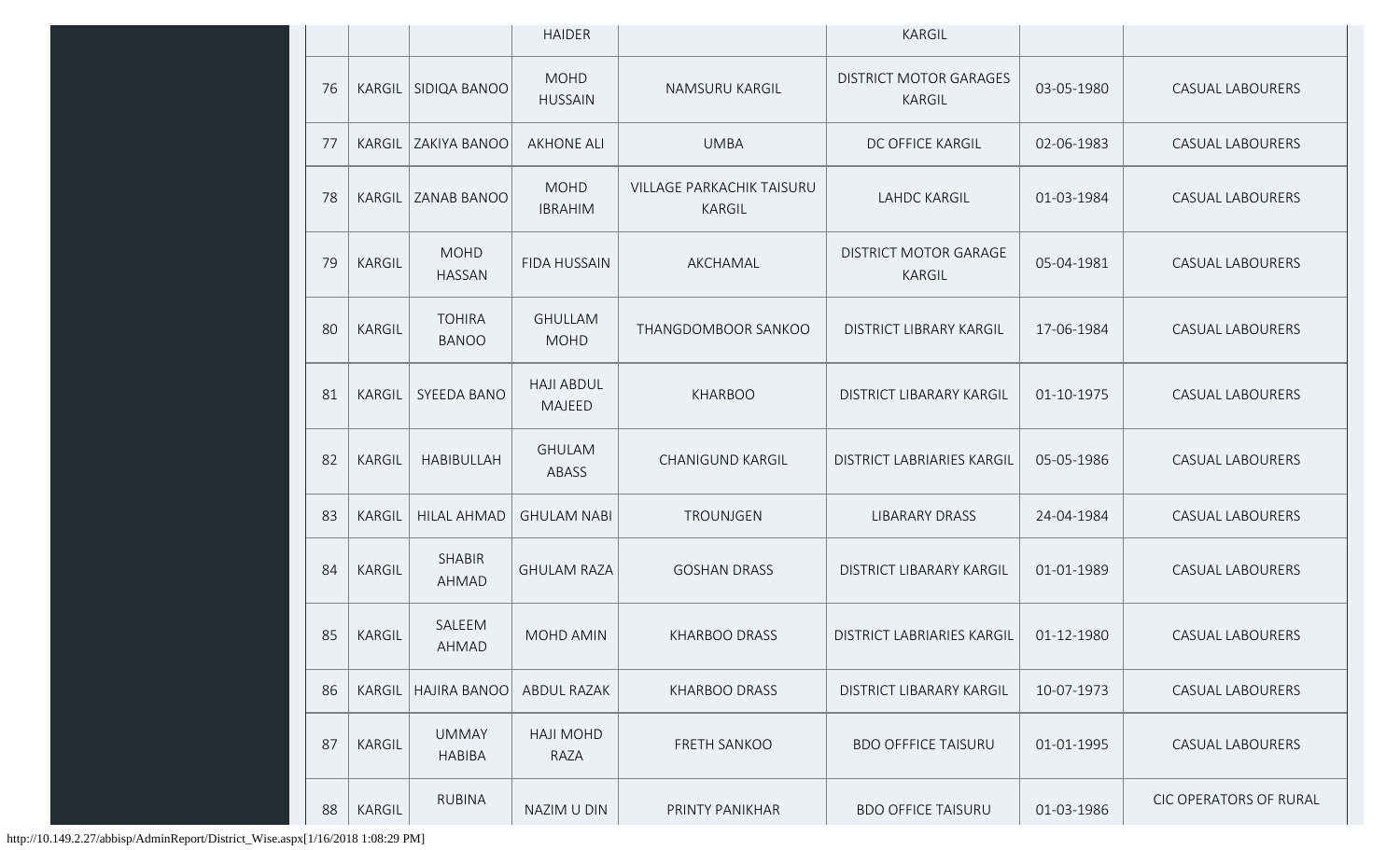|     |               | <b>BANOO</b>                    |                                     |                                 |                          |            | DEVELOPMENT DEPARTMENT                         |
|-----|---------------|---------------------------------|-------------------------------------|---------------------------------|--------------------------|------------|------------------------------------------------|
| 89  | <b>KARGIL</b> | STANZIN<br>SONAM                | <b>TASHI DORJAY</b>                 | <b>MARLLING ZANSKAR</b>         | ZEO ZANSKAR              | 15-02-1977 | PART TIME WORKERS                              |
| 90  | <b>KARGIL</b> | STANZIN<br><b>DORJAY</b>        | <b>TSERING</b><br><b>DORJAY</b>     | SMADAY ZANSKAR                  | <b>PS SHADAY</b>         | 06-02-1970 | PART TIME WORKERS                              |
| 91  | KARGIL        | SONAM<br><b>NORBU</b>           | <b>NGAWANG</b><br>NAMGYAL           | ZANSKAR HEINA KARGYAK           | <b>GOVT PS HEING ZKR</b> | 16-10-1971 | <b>CASUAL LABOURERS</b>                        |
| 92  | KARGIL        | SAKINA<br><b>BANOO</b>          | WO MOHD<br><b>HADI</b>              | KARAMBA CHOMOSHUKPA             | PS CHOMOSHUKPA           | 13-02-1984 | <b>CASUAL LABOURERS</b>                        |
| 93  | <b>KARGIL</b> | SALEEMA<br><b>BANOO</b>         | <b>ABDUL RASHID</b>                 | PADUM ZKR BLOCK ZANSKAR         | ZEO ZANSKAR              | 03-05-1979 | <b>CASUAL LABOURERS</b>                        |
| 94  | <b>KARGIL</b> | <b>MASUMA</b><br><b>BANOO</b>   | WO MOHD<br>ABASS                    | LOTSUM SHARGOLE                 | PS LOTSUM                | 06-06-1982 | <b>CASUAL LABOURERS</b>                        |
| 95  | <b>KARGIL</b> | YANGCHEN<br><b>DOLMA</b>        | <b>WO TSERING</b><br><b>GYALSON</b> | <b>CHAMBA MULBEKH</b>           | <b>MS FOKAR FOO</b>      | 05-01-1958 | <b>CASUAL LABOURERS</b>                        |
| 96  | <b>KARGIL</b> | LOBZANG<br>WANGYAL              | SONAM<br>WANGYAL                    | SALADI PADUM                    | <b>MS SALPI</b>          | 03-02-1985 | PART TIME SWEEPERS IN<br>DIFFERENT DEPARTMENTS |
| 97  | <b>KARGIL</b> | <b>NAWANG</b><br><b>TSONDUS</b> | <b>TSEWANG</b><br>TUNDUP            | <b>GRYALKHANG WAKHA</b>         | PS RGYALKHANG            | 16-04-1971 | <b>CASUAL LABOURERS</b>                        |
| 98  | <b>KARGIL</b> | <b>SABOO BIBI</b>               | <b>MOHD ABASS</b>                   | UFTI ZANSKAR                    | <b>HSS PADUM</b>         | 11-05-1965 | <b>CASUAL LABOURERS</b>                        |
| 99  | <b>KARGIL</b> | <b>KHATIMA</b><br><b>BANOO</b>  | <b>WO NISSAR</b><br><b>HUSSAIN</b>  | ZEE BROK BROKLUNGMA<br>SHARGOLE | MS BROKLUNGMA            | 07-10-1995 | <b>CASUAL LABOURERS</b>                        |
| 100 | <b>KARGIL</b> | LOBZANG<br><b>DOLMA</b>         | LOBZANG<br><b>DORJAY</b>            | ZANSKAR RANTAKSHA               | MS PANTAHDO              | 08-07-1995 | PART TIME WORKERS                              |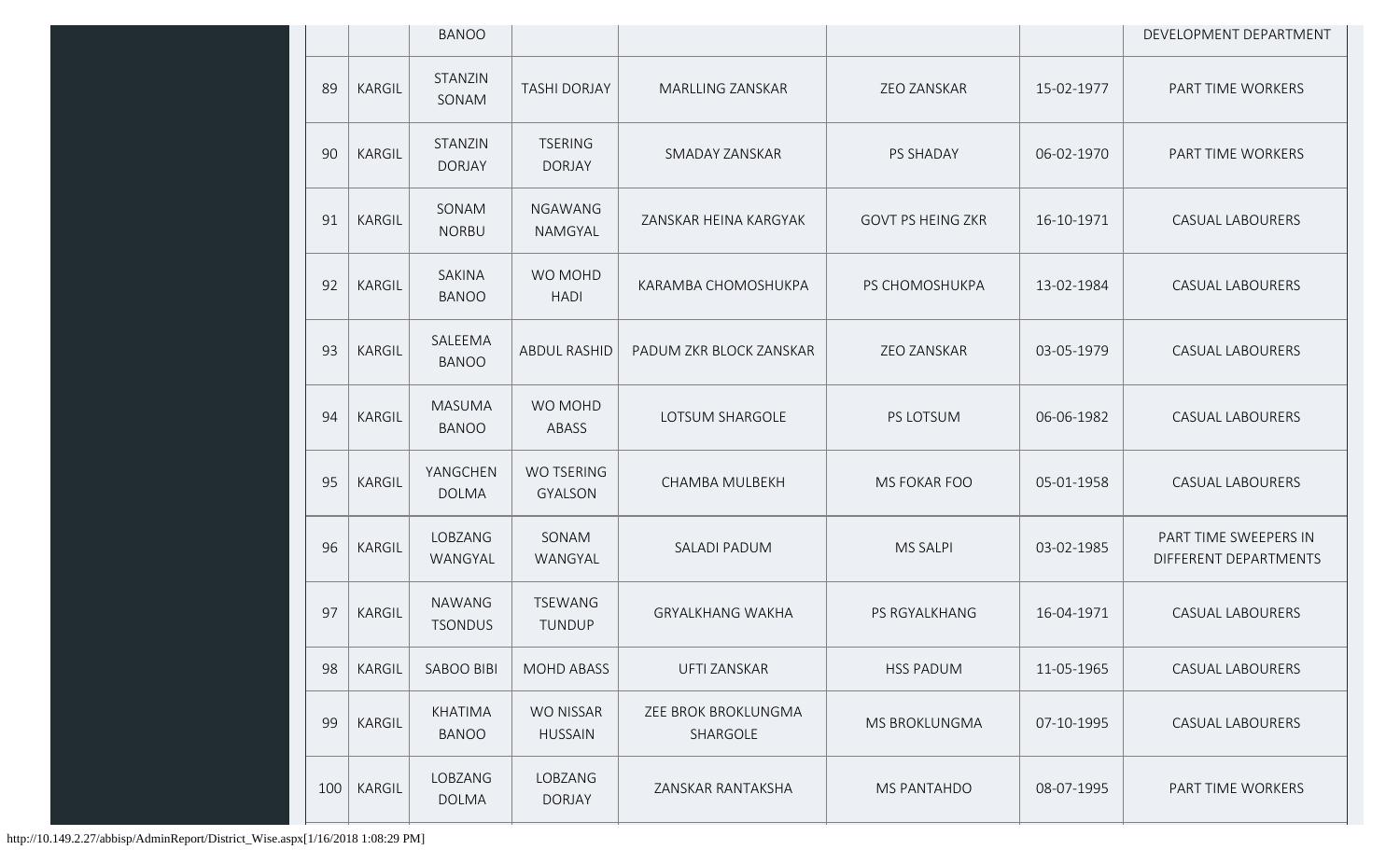| 101 | <b>KARGIL</b> | <b>HALIMA</b><br><b>BANOO</b> | <b>MOHD AKRAM</b><br><b>KAKROO</b>  | PADUM ZANSKAR           | <b>GOVT BOY MIDDLE SCHOOL</b><br>PADUM            | 01-07-1988 | PART TIME SWEEPERS IN<br>DIFFERENT DEPARTMENTS |
|-----|---------------|-------------------------------|-------------------------------------|-------------------------|---------------------------------------------------|------------|------------------------------------------------|
| 102 | KARGIL        | SKALZANG<br><b>DESKITH</b>    | <b>TASHI NORBOO</b>                 | <b>THASGONG MULBEKH</b> | <b>GPS THASGANG</b>                               | 09-09-1971 | <b>CASUAL LABOURERS</b>                        |
| 103 | KARGIL        | THINLEY<br><b>DOLMA</b>       | <b>TSERING</b><br><b>DORJAY</b>     | PADUM ZANSKAR           | <b>GMS PADUM</b>                                  | 11-08-1987 | PART TIME SWEEPERS IN<br>DIFFERENT DEPARTMENTS |
| 104 | <b>KARGIL</b> | <b>PUTITH</b><br>YANGZOH      | <b>TASHI RIGZEN</b>                 | STONGDAY LAROO          | PS LAROO                                          | 10-10-1981 | PART TIME SWEEPERS IN<br>DIFFERENT DEPARTMENTS |
| 105 | <b>KARGIL</b> | STANZIN<br>GONBO              | <b>TSERING</b><br><b>DORJAY</b>     | ZANSKAR UBARAK          | PS UBARAK SCHOOL                                  | 04-03-1982 | PART TIME WORKERS                              |
| 106 | KARGIL        | STANZIN<br><b>KHETUP</b>      | <b>TASHI</b><br>WANGYAL             | THANGSO KARGYAK         | <b>GOVT MS THANGSO</b>                            | 15-02-1963 | PART TIME WORKERS                              |
| 107 | KARGIL        | SONAM<br>ANGCHOK              | <b>TSERING</b><br>SANGDUP           | KARAMBA CHOMOSHUKPA     | PS CHOMOSHUKPA                                    | 20-08-1950 | <b>CASUAL LABOURERS</b>                        |
| 108 | <b>KARGIL</b> | PADMAN<br>ANGMO               | <b>TSERING</b><br><b>TUNDUP</b>     | PADUM ZKR BLOCK ZANSKAR | <b>ZEO ZANSKAR</b>                                | 15-04-1976 | <b>CASUAL LABOURERS</b>                        |
| 109 | <b>KARGIL</b> | ZANABI BIBI                   | <b>GHULAM</b><br><b>ABBASS KHAN</b> | PADUM RANTAK            | <b>GOVT PRIMARY SCHOOL</b><br><b>BATKAR PADUM</b> | 08-08-1988 | PART TIME SWEEPERS IN<br>DIFFERENT DEPARTMENTS |
|     | 110   KARGIL  | STANZIN<br>ANGBO              | RIGZEN FALKAY                       | ZANSKAR KARGYAK         | MS KARGYAK                                        | 16-04-1978 | PART TIME WORKERS                              |
| 111 | <b>KARGIL</b> | RIGZIN<br>YANGDOL             | STANZIN<br><b>JIGCHAT</b>           | ATTING ZANSKAR          | <b>MS ATTING</b>                                  | 15-04-1972 | PART TIME SWEEPERS IN<br>DIFFERENT DEPARTMENTS |
| 112 | <b>KARGIL</b> | CHOZANG<br><b>DOLKAR</b>      | <b>WO TASHI</b><br><b>GYALPO</b>    | KHACHAY SERJING         | PS SERJING                                        | 10-03-1975 | CASUAL LABOURERS                               |
|     |               |                               |                                     |                         |                                                   |            |                                                |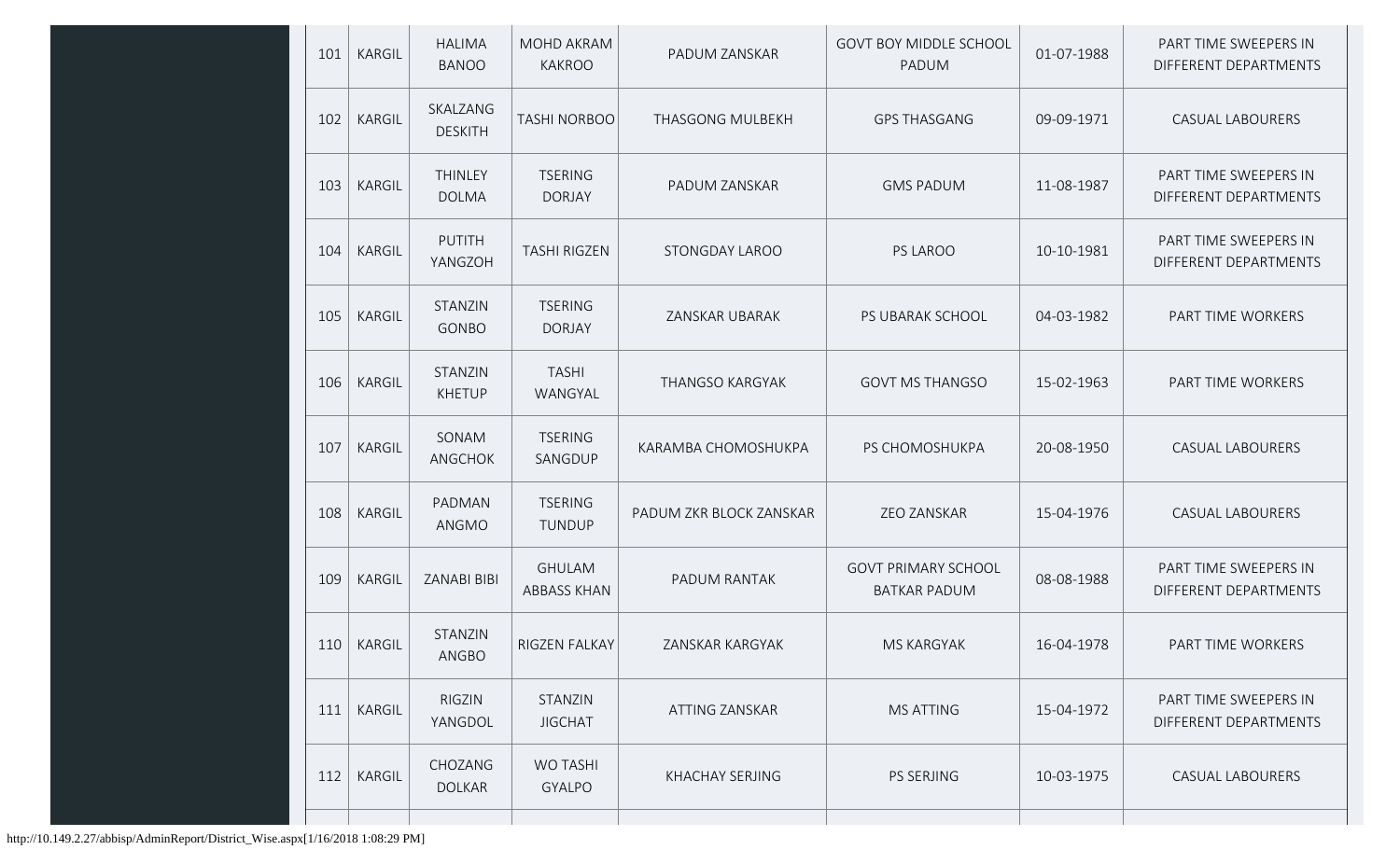| 113 | <b>KARGIL</b> | TSEWANG<br>CHOSPHEL            | <b>STANZING</b><br>ANGDUS       | UFTI ZANSKAR PIPITING                                | <b>PS UGTI</b>                                  | 12-11-1985 | PART TIME WORKERS                                |
|-----|---------------|--------------------------------|---------------------------------|------------------------------------------------------|-------------------------------------------------|------------|--------------------------------------------------|
| 114 | KARGIL        | SAKINA<br><b>BANOO</b>         | WO MOHD<br><b>HUSSAIN</b>       | <b>SHARGOLE KARGIL</b>                               | <b>MS SHARGOLE</b>                              | 11-03-1966 | <b>CASUAL LABOURERS</b>                          |
| 115 | KARGIL        | <b>TASHI TUNDUP</b>            | <b>TSERING</b><br><b>NORBOO</b> | <b>TESTA LUNGNAG</b>                                 | <b>GOVT MS TESTA</b>                            | 02-03-1985 | <b>CASUAL LABOURERS</b>                          |
| 116 | KARGIL        | NAZIYA<br>AKHTER               | SHAMSHDIN                       | PADUM ZANSKAR                                        | <b>BDO OFFICE ZANSKAR</b>                       | 25-10-1988 | CIC OPERATORS OF RURAL<br>DEVELOPMENT DEPARTMENT |
| 117 | LEH           | DR GULZAR<br><b>AHMAD BHAT</b> | LT GHULAM<br><b>HASSAN BHAT</b> | HOUSE NO 55 KP ROAD NEW<br><b>QAZI BAGH ANANTNAG</b> | <b>CHC KHALTSI</b>                              | 18-03-1973 | <b>CASUAL LABOURERS</b>                          |
| 118 | LEH           | SONAM<br><b>JORPHEL</b>        | <b>NAWANG</b><br><b>JIGMET</b>  | <b>BMO KALTSI</b>                                    | <b>BMO KHALTSI</b>                              | 17-03-1976 | PART TIME SWEEPERS IN<br>DIFFERENT DEPARTMENTS   |
| 119 | LEH           | TUNDUP<br><b>GALTSON</b>       | <b>TASHI TUNDUP</b>             | <b>BMO KHALTSI</b>                                   | <b>BMO KHALTSI</b>                              | 03-12-1974 | PART TIME SWEEPERS IN<br>DIFFERENT DEPARTMENTS   |
| 120 | LEH           | <b>MIKZANG</b><br>STANZIN      | <b>TASHI DORJAY</b>             | <b>BMO KHALTSI</b>                                   | <b>BMO KHALTSI</b>                              | 03-03-1980 | PART TIME SWEEPERS IN<br>DIFFERENT DEPARTMENTS   |
| 121 | LEH           | <b>TSOMO</b><br><b>DECHAN</b>  | <b>KONCHOK</b><br>STOBDAN       | <b>BAKDUR</b>                                        | <b>BLOCK DEVELOPMENT</b><br><b>OFFICE KHARU</b> | 05-10-1987 | NYCS HAMAL/DRIVERS OF CA&PD<br>DEPARTMENT        |
| 122 | LEH           | PADMA<br>CHOZEN                | SKARMA<br><b>MOTUP</b>          | SKIDMANG                                             | NEHRU YUVA KENDRA                               | 14-02-1987 | NYCS HAMAL/DRIVERS OF CA&PD<br>DEPARTMENT        |
| 123 | LEH           | TSEWANG<br><b>DOLMA</b>        | <b>TSERING</b><br><b>MOTUP</b>  | TANGYER                                              | <b>BLOCK DEVELOPMENT</b><br><b>OFFICE NUBRA</b> | 12-08-1988 | NYCS HAMAL/DRIVERS OF CA&PD<br>DEPARTMENT        |
| 124 | <b>LEH</b>    | STANZIN<br><b>TSOJUNG</b>      | NAWANG<br>PHUNTSONG             | YOKMA                                                | <b>NYC</b>                                      | 24-06-1987 | NYCS HAMAL/DRIVERS OF CA&PD<br>DEPARTMENT        |
|     |               |                                |                                 |                                                      |                                                 |            |                                                  |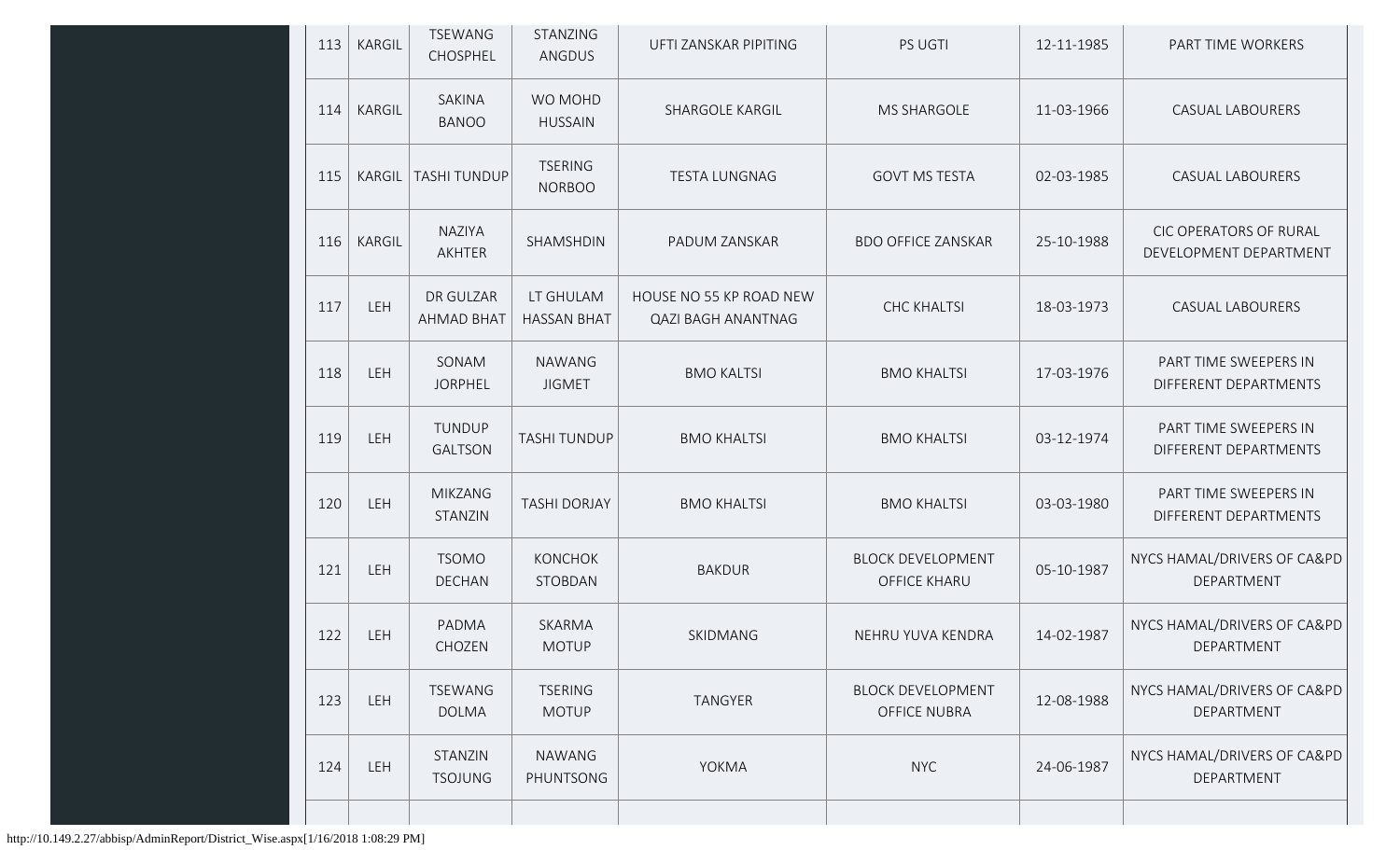| 125 | LEH        | STANZIN<br>PALKET               | <b>TASHI TONDUP</b>             | <b>SUMOOR</b>       | <b>NYC</b>                                      | 08-01-1989 | NYCS HAMAL/DRIVERS OF CA&PD<br>DEPARTMENT |
|-----|------------|---------------------------------|---------------------------------|---------------------|-------------------------------------------------|------------|-------------------------------------------|
| 126 | LEH        | ZAKIYA BANO                     | <b>GHULAM</b><br><b>MOHD</b>    | <b>SHEY YOKMA</b>   | HALQA PANCHAYAT<br>CHUCHOT YOKMA                | 08-04-1987 | NYCS HAMAL/DRIVERS OF CA&PD<br>DEPARTMENT |
| 127 | LEH        | PADMA<br>YANGCHAN               | SONAM<br>ANGCHUK                | <b>TUKCHU</b>       | <b>BLOCK DEVELOPMENT</b><br><b>OFFICE KHARU</b> | 07-01-1986 | NYCS HAMAL/DRIVERS OF CA&PD<br>DEPARTMENT |
| 128 | LEH        | <b>NARGIS</b><br><b>KHATOON</b> | SHAMSHAIR<br>ALI                | CHUCHOT GONGMA      | <b>NYC</b>                                      | 20-03-1986 | NYCS HAMAL/DRIVERS OF CA&PD<br>DEPARTMENT |
| 129 | LEH        | <b>JIGMAT</b><br>ANGMO          | REGZEN<br>YANGJOR               | KHANGBUPA           | <b>BLOCK DEVELOPMENT</b><br>OFFICE LEH          | 11-08-1987 | NYCS HAMAL/DRIVERS OF CA&PD<br>DEPARTMENT |
| 130 | LEH        | <b>TASHI</b><br>SKITZOM         | <b>TSERING</b><br><b>DORJAY</b> | <b>MANGUE</b>       | CHIEF MEDICAL OFFICE LEH                        | 04-05-1985 | NYCS HAMAL/DRIVERS OF CA&PD<br>DEPARTMENT |
| 131 | LEH        | CHUZIN<br>PALMO                 | <b>TSERING</b><br>ANGDUS        | NIMOO MASALI        | YOUTH SERVICES AND<br><b>SPORTS OFFICE LEH</b>  | 13-02-1988 | NYCS HAMAL/DRIVERS OF CA&PD<br>DEPARTMENT |
| 132 | LEH        | <b>JIGMET LAMO</b>              | SONAM<br>PAMBER                 | PUE KHANGBU         | <b>BLOCK DEPARTMENT OFFICE</b><br>KHARU         | 08-01-1986 | NYCS HAMAL/DRIVERS OF CA&PD<br>DEPARTMENT |
| 133 | LEH        | <b>TSEWANG</b><br>YOUTOL        | SONAM<br>ANGDUS                 | WANLA               | DEPUTY COMMISSIONER                             | 02-04-1990 | NYCS HAMAL/DRIVERS OF CA&PD<br>DEPARTMENT |
| 134 | LEH        | ANGCHUK<br>NAMGAIL              | RIGZIN DORJEY                   | ACHINA PA NORBULING | YOUTH SERVICES AND<br>SPORTS OFFICE LEH         | 12-02-1965 | CASUAL LABOURERS                          |
| 135 | <b>LEH</b> | <b>RIGZIN</b><br>ANGMO          | <b>TASHI TARGAIS</b>            | PAYTHANG            | <b>BDO SASPOL</b>                               | 10-10-1988 | NYCS HAMAL/DRIVERS OF CA&PD<br>DEPARTMENT |
| 136 | LEH        | DECHAN<br>SPALDON               | <b>TSERING</b><br><b>NORBOO</b> | <b>GARCHUNG PA</b>  | <b>BLOCK DEVELOPMENT</b><br>OFFICE LEH          | 02-04-1988 | NYCS HAMAL/DRIVERS OF CA&PD<br>DEPARTMENT |
|     |            |                                 |                                 |                     |                                                 |            |                                           |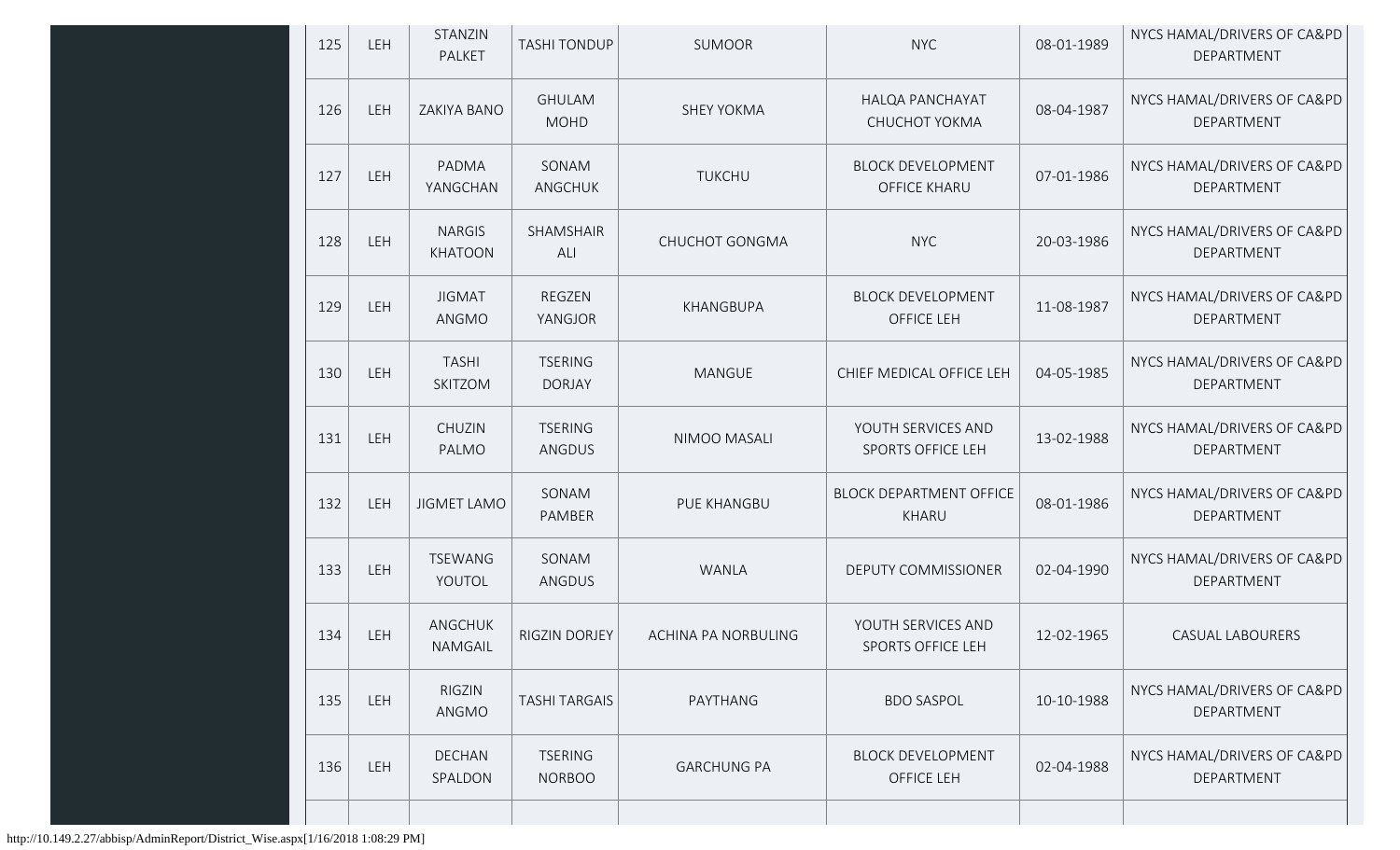| 137 | LEH | SONAM<br><b>DOLKER</b>     | SKARMA<br><b>PHUNCHOK</b>        | <b>SHARA</b>                    | <b>BLOCK DEVELOPMENT</b><br><b>OFFICE KHARU</b> | 05-01-1990 | NYCS HAMAL/DRIVERS OF CA&PD<br>DEPARTMENT |
|-----|-----|----------------------------|----------------------------------|---------------------------------|-------------------------------------------------|------------|-------------------------------------------|
| 138 | LEH | <b>HADISA BANO</b>         | <b>HASSAN</b><br><b>MOHAMMAD</b> | CHUSHOT GONGMA (ABUL<br>YARLOK) | <b>BLOCK DEV. OFFICE</b><br><b>CHUSHOT</b>      | 18-12-1985 | NYCS HAMAL/DRIVERS OF CA&PD<br>DEPARTMENT |
| 139 | LEH | <b>KULSUM BI</b>           | <b>MOHD BAQIR</b>                | 80 SKAMPARI-A                   | YOUTH SERVICES AND<br><b>SPORTS OFFICE LEH</b>  | 11-11-1966 | <b>CASUAL LABOURERS</b>                   |
| 140 | LEH | <b>DEACHEN</b><br>CHOROL   | <b>TSEWANG</b><br><b>GURMET</b>  | KAYA                            | YOUTH SERVICES AND<br><b>SPORTS OFFICE LEH</b>  | 03-03-1989 | NYCS HAMAL/DRIVERS OF CA&PD<br>DEPARTMENT |
| 141 | LEH | <b>TSERING</b><br>YANGCHAN | <b>TASHI</b><br>ANGCHUK          | MANGUE                          | <b>BLOCK DEPARTMENT OF LEH</b>                  | 07-06-1986 | NYCS HAMAL/DRIVERS OF CA&PD<br>DEPARTMENT |
| 142 | LEH | <b>TSERING</b><br>CHOROL   | <b>PHUNTSOG</b><br>CHOSFAIL      | <b>LANGTO PA</b>                | YOUTH SERVICES AND<br><b>SPORTS OFFICE LEH</b>  | 01-02-1989 | NYCS HAMAL/DRIVERS OF CA&PD<br>DEPARTMENT |
| 143 | LEH | KHATIJA BANO               | <b>MOHD</b><br><b>HUSSAIN</b>    | SKAMPARI 78-A                   | YOUTH SERVICES AND<br><b>SPORTS OFFICE LEH</b>  | 01-01-1955 | <b>CASUAL LABOURERS</b>                   |
| 144 | LEH | SHAHNAZ<br>PARVEEN         | <b>MOHD YAQUB</b>                | <b>BOSONPA</b>                  | <b>BLOCK DEVELOPMENT</b><br>OFFICE CHUCHOT      | 30-06-1990 | NYCS HAMAL/DRIVERS OF CA&PD<br>DEPARTMENT |
| 145 | LEH | <b>TSERING</b><br>YANGCHAN | <b>TSERING</b><br>YANGCHAN       | <b>TSOGSTI</b>                  | YOUTH SERVICES AND<br>SPORTS OFFICE LEH         | 05-10-1988 | NYCS HAMAL/DRIVERS OF CA&PD<br>DEPARTMENT |
| 146 | LEH | <b>THINLAS</b><br>CHOROL   | <b>TSERING</b><br>ANGCHUK        | <b>MANGUE</b>                   | <b>BLOCK DEVELOPMENT</b><br>OFFICE SASPOL       | 04-03-1988 | NYCS HAMAL/DRIVERS OF CA&PD<br>DEPARTMENT |
| 147 | LEH | <b>JIGMAT</b><br>ANGMO     | <b>JIGMAT</b><br>ANGMO           | CHEMDAY                         | HEALTH DEPARTMENT<br>CHEMDAY                    | 03-06-1985 | NYCS HAMAL/DRIVERS OF CA&PD<br>DEPARTMENT |
| 148 | LEH | <b>TSERING</b><br>ANGMO    | <b>NAWANG</b><br>STANZIN         | <b>HANGKAR</b>                  | DEPUTY COMMISSIONER LEH                         | 15-08-1986 | NYCS HAMAL/DRIVERS OF CA&PD<br>DEPARTMENT |
|     |     |                            |                                  |                                 |                                                 |            |                                           |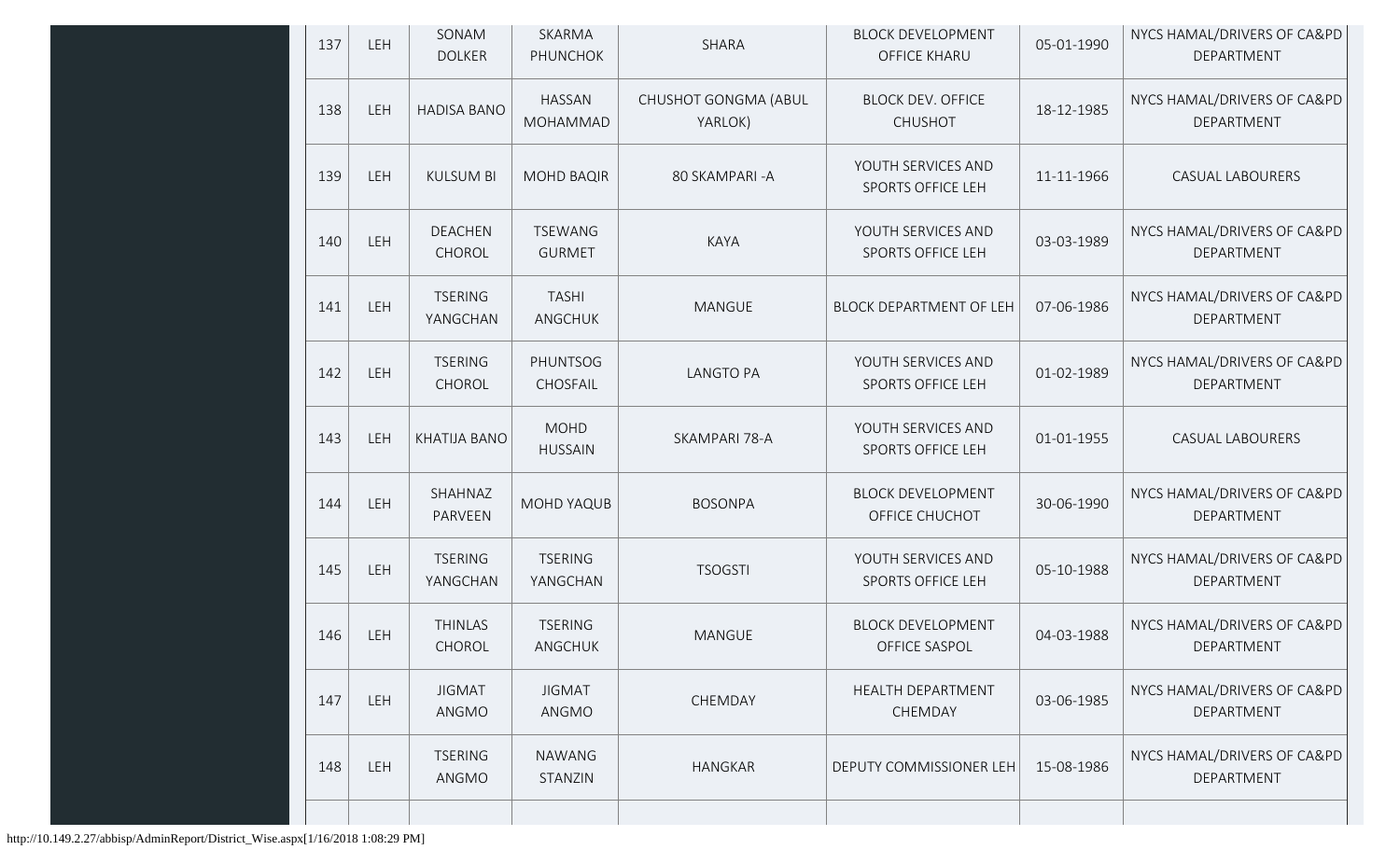| 149 | LEH | DECHEN LAMO                     | SONAM<br>PALJOR                 | <b>FOTOKSAR</b>                               | DEPUTY COMMISSIONER LEH                         | 04-04-1988 | NYCS HAMAL/DRIVERS OF CA&PD<br>DEPARTMENT |
|-----|-----|---------------------------------|---------------------------------|-----------------------------------------------|-------------------------------------------------|------------|-------------------------------------------|
| 150 | LEH | <b>JIGMAT</b><br>YANGCHAN       | <b>TSERING</b><br><b>DORJAY</b> | <b>SAKTI</b>                                  | <b>BDO KHARU</b>                                | 06-09-1988 | NYCS HAMAL/DRIVERS OF CA&PD<br>DEPARTMENT |
| 151 | LEH | KAZEEZ<br><b>FATIMA</b>         | <b>AKBAR ALI</b>                | SKAMPARI                                      | <b>NYC</b>                                      | 01-03-1986 | NYCS HAMAL/DRIVERS OF CA&PD<br>DEPARTMENT |
| 152 | LEH | SONAM<br>YOUDOL                 | <b>KONCHOK</b><br><b>RIGZIN</b> | CHOGLAMSAR NEAR STATE<br><b>BANK OF INDIA</b> | DEPUTY COMMISSIONER LEH                         | 08-10-1986 | NYCS HAMAL/DRIVERS OF CA&PD<br>DEPARTMENT |
| 153 | LEH | PADMA<br>YANGDOL                | <b>NAWANG</b><br><b>DUGAIST</b> | <b>KORPON</b>                                 | <b>NYC</b>                                      | 04-04-1988 | NYCS HAMAL/DRIVERS OF CA&PD<br>DEPARTMENT |
| 154 | LEH | <b>TSERING</b><br><b>DISKIT</b> | MURUP DORJAI                    | <b>LIKER RAGOPA</b>                           | <b>BLOCK DEVELOPMENT</b><br>OFFICE, LEH         | 15-07-1989 | NYCS HAMAL/DRIVERS OF CA&PD<br>DEPARTMENT |
| 155 | LEH | <b>TSERING</b><br>YOUDON        | PADMA<br><b>TSEWANG</b>         | SKITMANG                                      | <b>NYC</b>                                      | 04-06-1990 | NYCS HAMAL/DRIVERS OF CA&PD<br>DEPARTMENT |
| 156 | LEH | <b>DEACHEN</b><br>YANGDOL       | <b>TASHI MURUP</b>              | <b>BARZI</b>                                  | DEPUTY COMMISSIONER                             | 03-07-1985 | NYCS HAMAL/DRIVERS OF CA&PD<br>DEPARTMENT |
| 157 | LEH | SONAM LAMO                      | <b>TSETAN</b><br><b>MOTUP</b>   | KUBED (ARANU-YOKMA                            | <b>BLOCK DEVELOPMENT</b><br><b>OFFICE NUBRA</b> | 25-08-1987 | CASUAL LABOURERS                          |
| 158 | LEH | <b>PUNCHOK</b><br><b>DOLMA</b>  | <b>TSEWANG</b><br><b>DORJAY</b> | <b>GONGMA PA</b>                              | DEPUTY COMMISSIONER LEH                         | 27-04-1990 | NYCS HAMAL/DRIVERS OF CA&PD<br>DEPARTMENT |
| 159 | LEH | STANZIN<br><b>MUSKIT</b>        | <b>TSERING</b><br>ANGCHOK       | NUBRA TANGYAR                                 | <b>BLOCK DEVELOPMENT</b><br><b>OFFICE NUBRA</b> | 13-04-1988 | NYCS HAMAL/DRIVERS OF CA&PD<br>DEPARTMENT |
| 160 | LEH | <b>TSERING</b><br>ANGMO         | RIGZIN<br>WANGTAK               | AZANGS-KONGMA                                 | <b>BLOCK DEVELOPMENT</b><br>OFFICE LEH          | 25-12-1985 | NYCS HAMAL/DRIVERS OF CA&PD<br>DEPARTMENT |
|     |     |                                 |                                 |                                               |                                                 |            |                                           |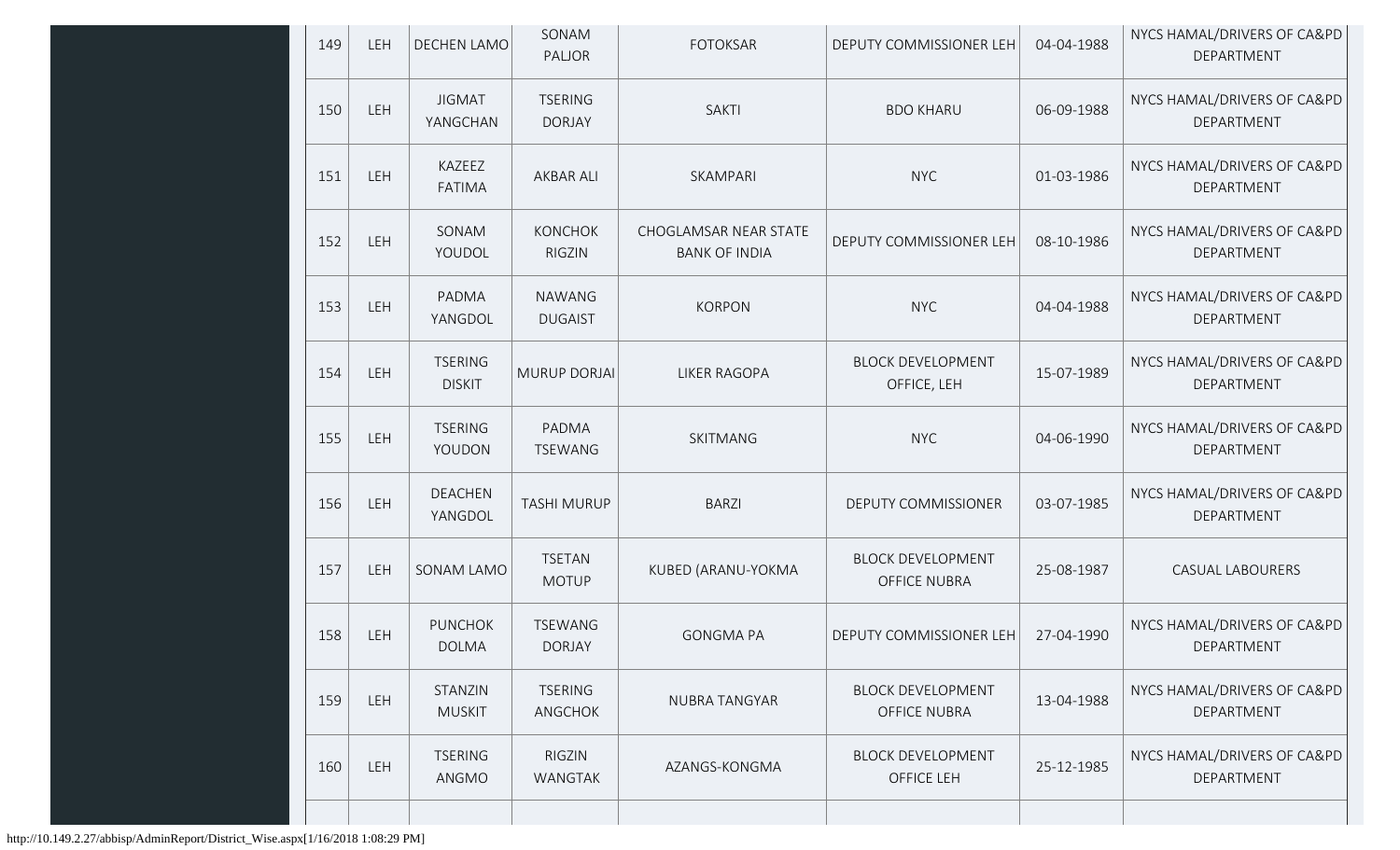| 161<br>LEH | <b>TSERING</b><br><b>DOLKER</b> | <b>TSERING</b><br><b>TONDUP</b>  | MANGU LHAGANG          | <b>BLOCK DEVELOPMENT</b><br>OFFICE SASPOL       | 02-05-1990 | NYCS HAMAL/DRIVERS OF CA&PD<br>DEPARTMENT |
|------------|---------------------------------|----------------------------------|------------------------|-------------------------------------------------|------------|-------------------------------------------|
| 162<br>LEH | <b>DECHAN</b><br>ANGMO          | SONAM<br><b>RINCHEN</b>          | <b>MATHO PAKTHAN B</b> | <b>BLOCK DEVELOPMENT</b><br>OFFICE CHUCHUT      | 03-07-1990 | NYCS HAMAL/DRIVERS OF CA&PD<br>DEPARTMENT |
| LEH<br>163 | SKALZANG<br><b>CHUSKIT</b>      | <b>NAWANG</b><br><b>RIGZIN</b>   | ALCHI DARAMBAPA        | <b>BLOCK DEPARTMENT SASPOL</b>                  | 05-11-1985 | NYCS HAMAL/DRIVERS OF CA&PD<br>DEPARTMENT |
| LEH<br>164 | <b>JIGMAT LAMO</b>              | PADMA<br><b>TSEWANG</b>          | <b>KHANGSAR</b>        | `NYC                                            | 03-01-1987 | NYCS HAMAL/DRIVERS OF CA&PD<br>DEPARTMENT |
| 165<br>LEH | <b>THINLESS</b><br>ANGMO        | <b>RIGZIN</b><br>SPALBAR         | YAKOBSHA               | <b>HEALTH DEPARTMENT STOK</b>                   | 05-03-1989 | NYCS HAMAL/DRIVERS OF CA&PD<br>DEPARTMENT |
| 166<br>LEH | <b>TASHI</b><br>YANGZOM         | <b>NAWANG</b><br><b>TANDAR</b>   | <b>SETUK</b>           | <b>BLOCK DEVELOPMENT</b><br>KHARU               | 10-10-1986 | NYCS HAMAL/DRIVERS OF CA&PD<br>DEPARTMENT |
| 167<br>LEH | <b>JIGMET</b><br>WANGMO         | <b>TASHI TARGAIS</b>             | PUE KHANGBU            | <b>BLOCK DEVELOPMENT</b><br><b>OFFICE KHARU</b> | 16-01-1987 | NYCS HAMAL/DRIVERS OF CA&PD<br>DEPARTMENT |
| 168<br>LEH | <b>TASHI ANGMO</b>              | <b>TASHI ANGDUS</b>              | <b>DURBUK</b>          | <b>TOURISM LEH</b>                              | 01-03-1986 | NYCS HAMAL/DRIVERS OF CA&PD<br>DEPARTMENT |
| 169<br>LEH | <b>NISSA</b><br>KHATOON         | <b>GHULAM</b><br>ABASS           | <b>CHONGTI</b>         | <b>BLOCK DEVELOPMENT</b><br>OFFCE CHUCHOT       | 10-09-1985 | NYCS HAMAL/DRIVERS OF CA&PD<br>DEPARTMENT |
| 170<br>LEH | <b>JIGMAT</b><br>CHONDOL        | <b>TSERING</b><br><b>MUTUP</b>   | <b>SAKTI</b>           | <b>BDO KHARU</b>                                | 02-06-1989 | NYCS HAMAL/DRIVERS OF CA&PD<br>DEPARTMENT |
| 171<br>LEH | KUNZANG<br>CHOSDOL              | <b>RINCHEN</b><br><b>TSERING</b> | SHASHUKUL              | TOURISUM OFFICE LEH                             | 23-03-1991 | NYCS HAMAL/DRIVERS OF CA&PD<br>DEPARTMENT |
| LEH<br>172 | <b>TSERING</b><br>CHOSDOL       | SONAM<br>PAMBAR                  | <b>HOUSING COLONY</b>  | <b>NYC</b>                                      | 10-10-1987 | NYCS HAMAL/DRIVERS OF CA&PD<br>DEPARTMENT |
|            |                                 |                                  |                        |                                                 |            |                                           |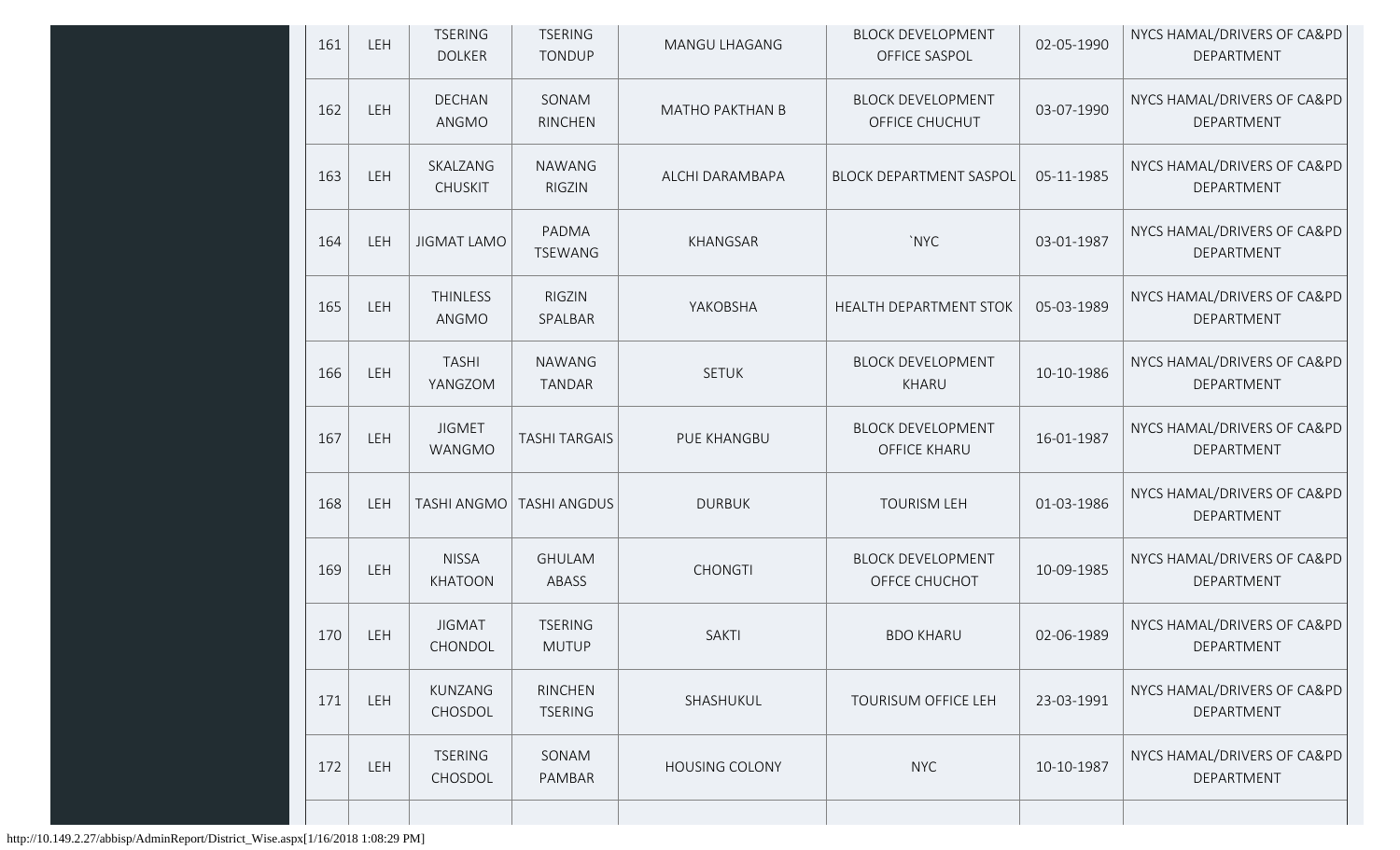| 173 | LEH | STANZIN<br><b>CHUSKET</b>       | <b>TSERING</b><br>ANGCHOK      | SKAMPARI               | <b>NYC</b>                                       | 17-07-1987 | NYCS HAMAL/DRIVERS OF CA&PD<br>DEPARTMENT |
|-----|-----|---------------------------------|--------------------------------|------------------------|--------------------------------------------------|------------|-------------------------------------------|
| 174 | LEH | STANZIN<br><b>DOLKER</b>        | TUNDUP<br>SONAM                | KONGKAPA               | SOCIAL WELFARE OFFICE LEH                        | 01-11-1988 | NYCS HAMAL/DRIVERS OF CA&PD<br>DEPARTMENT |
| 175 | LEH | TSEWANG<br><b>DOLKAR</b>        | <b>TSERING</b><br><b>MOTUP</b> | <b>NUBRA RONGDO</b>    | <b>BLOCK DEVELOPMENT</b><br><b>OFFICE NUBRA</b>  | 04-08-1989 | NYCS HAMAL/DRIVERS OF CA&PD<br>DEPARTMENT |
| 176 | LEH | SAYEEDA<br><b>BANO</b>          | MOHD HADI                      | YARI                   | <b>BLOCK DEPARTMENT OFFICE</b><br><b>CHUCHOT</b> | 02-03-1986 | NYCS HAMAL/DRIVERS OF CA&PD<br>DEPARTMENT |
| 177 | LEH | <b>TSERING</b><br><b>DOLKAR</b> | <b>TSERING</b><br>PHUNTSOG     | <b>CHORTHANCHAN PA</b> | SOCIAL WELFARE<br>DEPARTMENT LEH                 | 02-02-1989 | NYCS HAMAL/DRIVERS OF CA&PD<br>DEPARTMENT |
| 178 | LEH | STANZIN<br>CHOROL               | <b>TSEWANG</b><br><b>NORBU</b> | <b>OLGO</b>            | <b>BLOCK DEVELOPMENT</b><br>OFFICE LEH           | 29-03-1990 | NYCS HAMAL/DRIVERS OF CA&PD<br>DEPARTMENT |
| 179 | LEH | <b>TSEWANG</b><br><b>DOLKER</b> | <b>TASHI</b><br>NAMGAIL        | <b>NEY</b>             | YOUTH SERVICES AND<br>SPORTS OFFICE LEH          | 02-04-1986 | NYCS HAMAL/DRIVERS OF CA&PD<br>DEPARTMENT |
| 180 | LEH | <b>TSERING</b><br>LAMO          | SONAM<br>RINCHEN               | CHEMDAY PUE            | HALQA PANCHAYAT SHARA                            | 01-05-1989 | NYCS HAMAL/DRIVERS OF CA&PD<br>DEPARTMENT |
| 181 | LEH | <b>TAHIRA</b><br><b>BANOO</b>   | <b>MOHD ISSA</b>               | LEH                    | CONSTRUCTION                                     | 30-11-1986 | <b>CASUAL LABOURERS</b>                   |
| 182 | LEH | <b>TSERING</b><br>NAMGAIL       | <b>TUNDUP TASHI</b>            | <b>MULBACK</b>         | <b>ARTO LEH</b>                                  | 07-05-1973 | <b>CASUAL LABOURERS</b>                   |
| 183 | LEH | <b>NIMA</b><br>NAMGYAL          | KUNDU LAKSPA                   | <b>LIKIR</b>           | <b>ARTO</b>                                      | 01-12-1976 | CASUAL LABOURERS                          |
| 184 | LEH | <b>ALI MUNSHI</b>               | <b>SAFDAR ALI</b>              | CHUCHOT YOKMA          | <b>ARTO LEH</b>                                  | 16-04-1965 | <b>CASUAL LABOURERS</b>                   |
| 185 | LEH | <b>MOHD</b>                     | MOHD ALI                       | TAMBIS KARGIL          | ARTO LEH                                         | 07-03-1976 | CASUAL LABOURERS                          |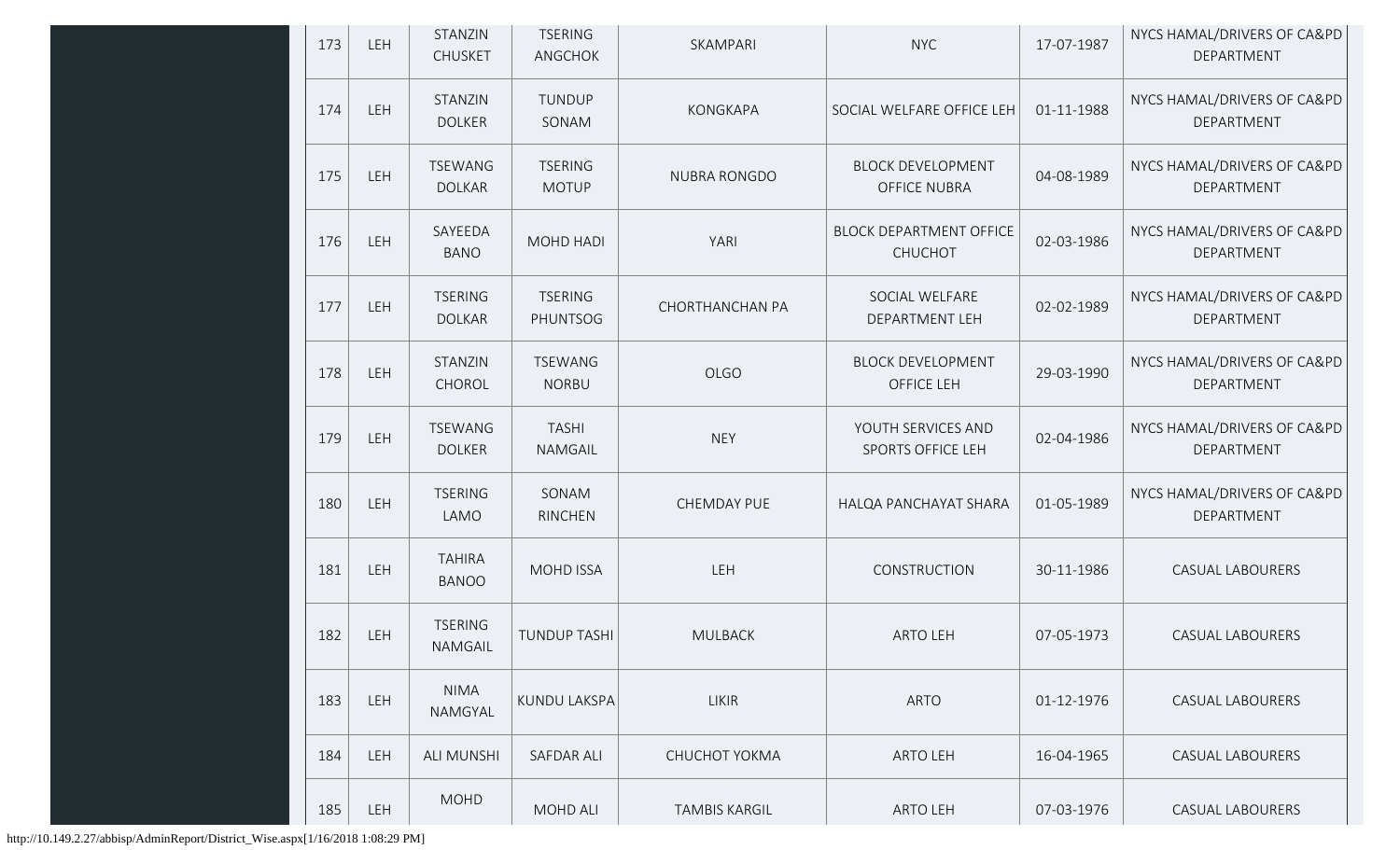|     |            | <b>HASSAN</b>                 |                                 |                |                  |            |                                                      |
|-----|------------|-------------------------------|---------------------------------|----------------|------------------|------------|------------------------------------------------------|
| 186 | LEH        | <b>MOHD RAZA</b>              | <b>HUSSAIN</b><br><b>MOHD</b>   | <b>SUMOOR</b>  | <b>SSD NOBRA</b> | 03-04-1977 | <b>CASUAL LABOURERS</b>                              |
| 187 | LEH        | <b>GHULAM ALI</b>             | <b>MOHD</b><br><b>IBRAHIM</b>   | <b>NOBRA</b>   | <b>SSD NUBRA</b> | 13-11-1991 | <b>CASUAL LABOURERS</b>                              |
| 188 | <b>LEH</b> | <b>MOHD</b><br><b>IBRAHIM</b> | ALI                             | <b>BOGDANG</b> | <b>SSD NOBRA</b> | 04-05-1973 | DAILY RATED WORKERS/WORK<br>CHARGED EMPLOYEES        |
| 189 | LEH        | <b>TASHI RABGAIS</b>          | <b>TSEWANG</b><br><b>DORJEY</b> | CHAMSHEN       | <b>SSD NOBRA</b> | 01-06-1958 | DAILY RATED WORKERS/WORK<br><b>CHARGED EMPLOYEES</b> |
| 190 | LEH        | TUNDUP<br>PHUNCHOK            | <b>TSETAN</b><br>TUNDUP         | KHARDONG       | <b>SSD NOBRA</b> | 10-05-1948 | CASUAL LABOURERS                                     |
| 191 | LEH        | <b>TSEWANG</b><br>SPALDON     | SONAM<br>TUNDUP                 | <b>DISKIT</b>  | <b>SSD NOBRA</b> | 04-04-1975 | CASUAL LABOURERS                                     |
| 192 | LEH        | THUKJAY<br>LOTUS              | SONAM RIGZIN                    | <b>DISKIT</b>  | <b>SSD NOBRA</b> | 15-09-1970 | DAILY RATED WORKERS/WORK<br><b>CHARGED EMPLOYEES</b> |
| 193 | LEH        | <b>TASHI</b><br>CHOSGAIL      | <b>TSEWAN</b><br><b>NURBOO</b>  | <b>DISKIT</b>  | <b>SSD NOBRA</b> | 18-12-1990 | CASUAL LABOURERS                                     |
| 194 | LEH        | CHAMBA<br><b>DECHEN</b>       | <b>ISHEY DORYAY</b>             | <b>DISKIT</b>  | <b>SSD NOBRA</b> | 12-10-1985 | CASUAL LABOURERS                                     |
| 195 | LEH        | <b>MOHD KARIM</b>             | <b>RAMZAN ALI</b>               | <b>DISKIT</b>  | <b>SSD NOBRA</b> | 03-10-1975 | <b>CASUAL LABOURERS</b>                              |
| 196 | LEH        | <b>ABDUL HAKIM</b>            | <b>ABDUL MAJID</b>              | <b>HUNDER</b>  | <b>SSD NOBRA</b> | 05-08-1961 | DAILY RATED WORKERS/WORK<br>CHARGED EMPLOYEES        |
| 197 | LEH        | <b>ABDUL HAMID</b>            | ABDUL<br><b>REHMAN</b>          | <b>TURTUK</b>  | <b>SSD NOBRA</b> | 03-03-1962 | DAILY RATED WORKERS/WORK<br>CHARGED EMPLOYEES        |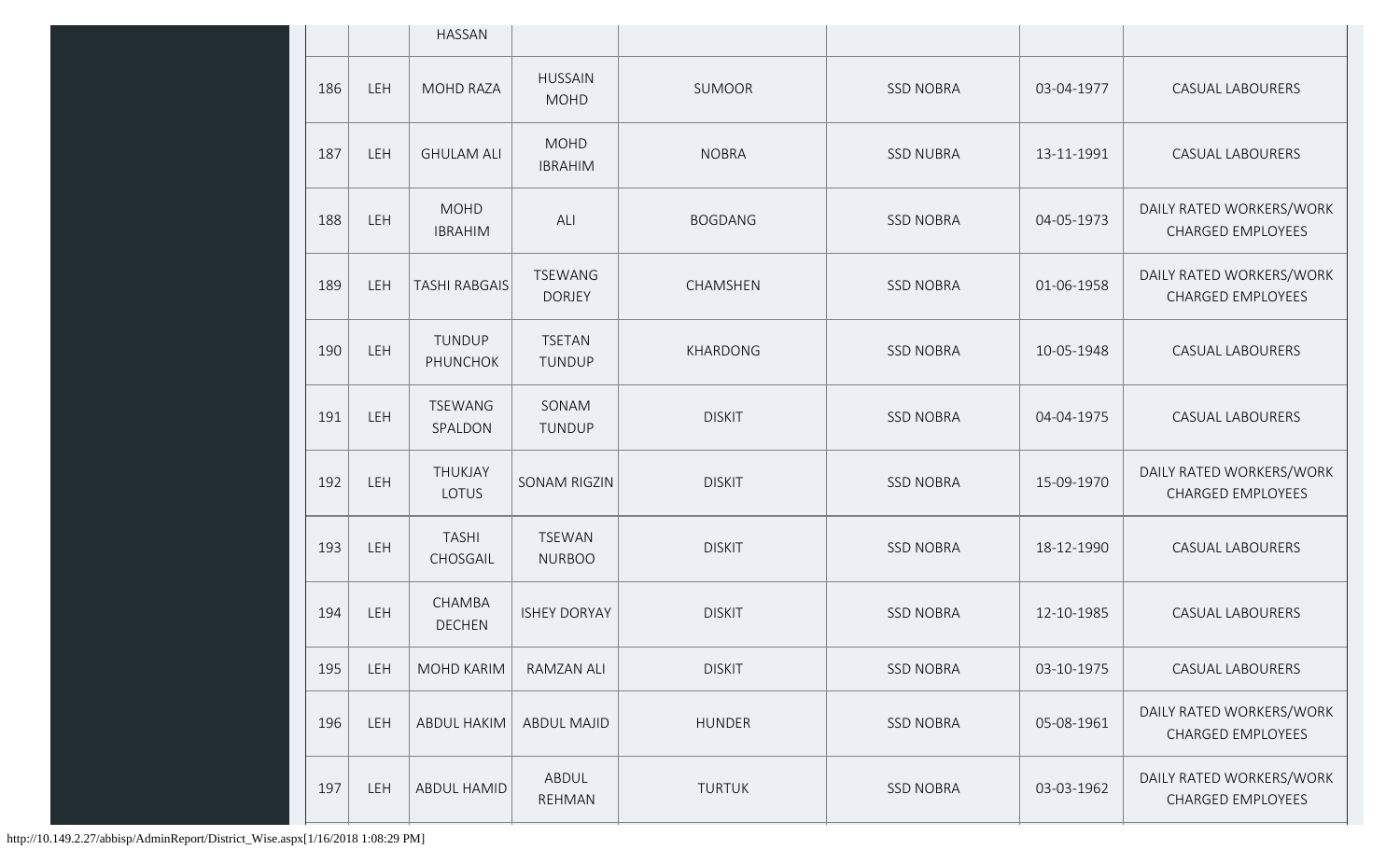| 198 | LEH | <b>TSEWANG</b><br><b>RIGZIN</b> | <b>RINCHEN</b><br><b>NURBOO</b> | CHAMSHEN          | <b>SSD NOBRA</b>  | 15-11-1984 | <b>CASUAL LABOURERS</b>                              |
|-----|-----|---------------------------------|---------------------------------|-------------------|-------------------|------------|------------------------------------------------------|
| 199 | LEH | MOHD MUSSA                      | <b>ALI HUSSAIN</b>              | <b>BMO NUBRA</b>  | <b>BMO NUBRA</b>  | 01-01-1980 | DAILY RATED WORKERS/WORK<br><b>CHARGED EMPLOYEES</b> |
| 200 | LEH | ROQIYA BANO                     | <b>MOHD ALI</b>                 | <b>BMO, NUBRA</b> | <b>BMO, NUBRA</b> | 05-02-1980 | PART TIME SWEEPERS IN<br>DIFFERENT DEPARTMENTS       |
| 201 | LEH | SONAM<br><b>DOLMA</b>           | <b>TSEPAL DORJAY</b>            | <b>BMO NUBRA</b>  | <b>BMO NUBRA</b>  | 04-03-1960 | PART TIME SWEEPERS IN<br>DIFFERENT DEPARTMENTS       |
| 202 | LEH | <b>RIGZIN</b><br>TUNDUP         | <b>TARGIAS</b><br>PALJOR        | <b>SSD NYOMA</b>  | <b>SSD NYOMA</b>  | 05-12-1965 | CASUAL LABOURERS                                     |
| 203 | LEH | <b>TSERING</b><br>PHUNTSOG      | <b>TSERING</b><br>CHOMBEL       | <b>SSD NYOMA</b>  | <b>SSD NYOMA</b>  | 11-05-1956 | CASUAL LABOURERS                                     |
| 204 | LEH | <b>JIGMET</b><br>YANGZOM        | SONAM<br>ANGDAN                 | <b>SSD NYOMA</b>  | <b>SSD NYOMA</b>  | 01-12-1983 | CASUAL LABOURERS                                     |
| 205 | LEH | <b>TASHI ANGMO</b>              | STANZIN<br>LUNDUP               | <b>SSD NYOMA</b>  | <b>SSD NYOMA</b>  | 15-12-1982 | CASUAL LABOURERS                                     |
| 206 | LEH | <b>URGAIN</b><br>CHOSDON        | <b>TSERING</b><br>PALDAN        | <b>SSD NYOMA</b>  | <b>SSD NYOMA</b>  | 09-03-1986 | CASUAL LABOURERS                                     |
| 207 | LEH | JAMYANG<br>SANGAY               | <b>TASHI MOTUP</b>              | <b>SSD NYOMA</b>  | <b>SSD NYOMA</b>  | 01-07-1983 | CASUAL LABOURERS                                     |
| 208 | LEH | <b>URGAIN</b><br><b>TSERING</b> | <b>TASHI SAMPEL</b>             | <b>SSD NYOMA</b>  | <b>SSD NYOMA</b>  | 01-10-1958 | CASUAL LABOURERS                                     |
| 209 | LEH | <b>TASHI ANGDUS</b>             | <b>SONAM TASHI</b>              | <b>SSD NYOMA</b>  | <b>SSD NYOMA</b>  | 03-11-1984 | CASUAL LABOURERS                                     |
|     |     | JAMYANG                         | <b>TSETAN</b>                   |                   |                   |            |                                                      |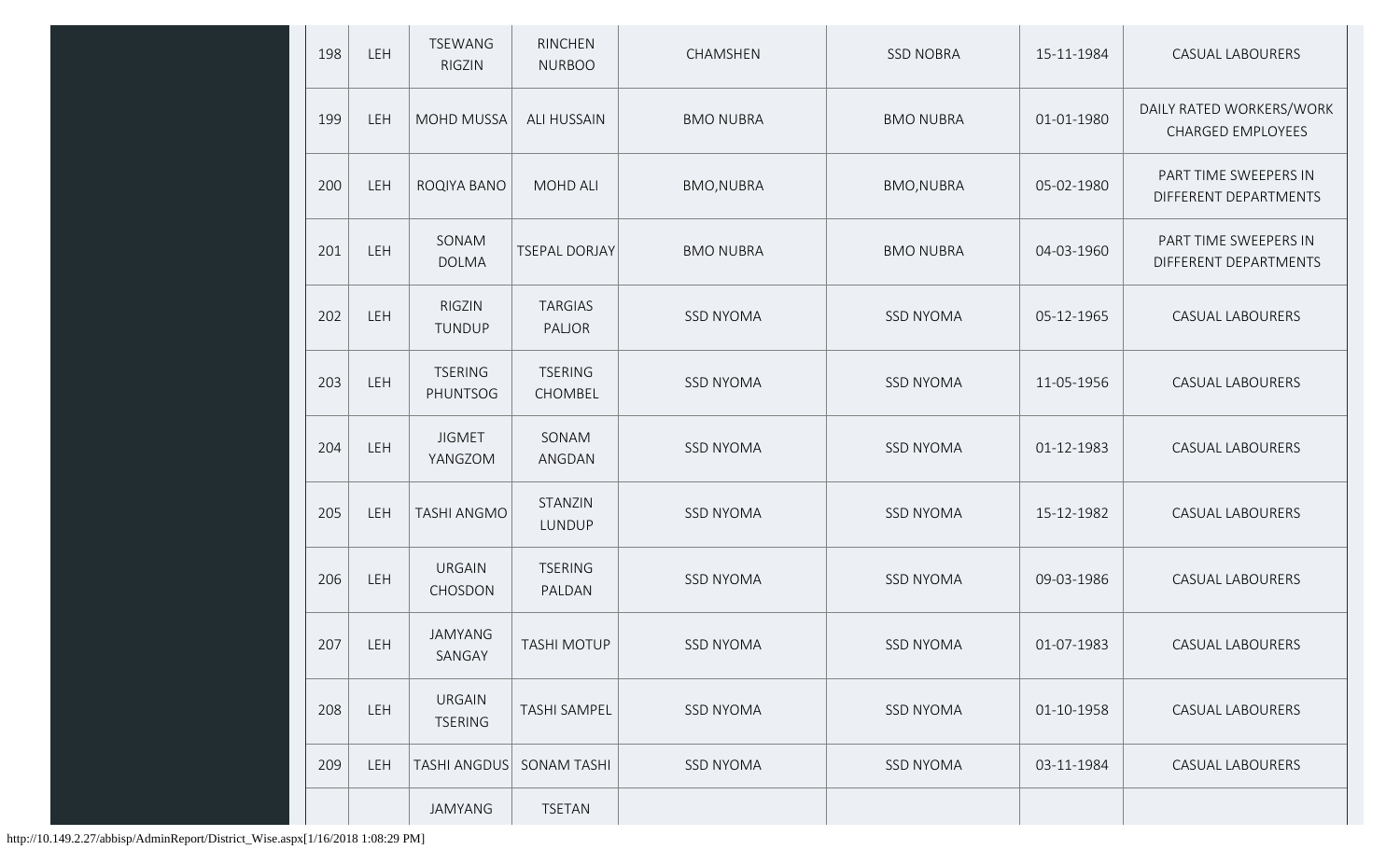| 210 | LEH        | ANGCHUK                         | PALGAIS                        | <b>SSD NYOMA</b>     | <b>SSD NYOMA</b> | 13-08-1990 | <b>CASUAL LABOURERS</b> |
|-----|------------|---------------------------------|--------------------------------|----------------------|------------------|------------|-------------------------|
| 211 | <b>LEH</b> | <b>TSERING</b><br><b>NURBOO</b> | RIGZIN<br><b>TSEWANG</b>       | <b>SSD NYOMA</b>     | <b>SSD NYOMA</b> | 11-04-1950 | CASUAL LABOURERS        |
| 212 | LEH        | <b>URGAIN</b><br><b>DORJAY</b>  | <b>TSEWANG</b><br>PALGAY       | <b>SSD NYOMA</b>     | <b>SSD NYOMA</b> | 02-04-1975 | <b>CASUAL LABOURERS</b> |
| 213 | LEH        | <b>URGAIN</b><br><b>DORJAY</b>  | PHUNCHOK<br>NAMGAIL            | <b>SSD NYOMA</b>     | <b>SSD NYOMA</b> | 01-05-1980 | <b>CASUAL LABOURERS</b> |
| 214 | <b>LEH</b> | <b>JIGMET</b><br>YANGCHEN       | <b>ISHEY LUNDUP</b>            | <b>SSD NYOMA</b>     | <b>SSD NYOMA</b> | 02-08-1981 | <b>CASUAL LABOURERS</b> |
| 215 | <b>LEH</b> | <b>TSERING</b><br>ANGCHUK       | <b>NAWANG</b><br><b>NURBOO</b> | <b>SSD NYOMA</b>     | <b>SSD NYOMA</b> | 01-02-1975 | <b>CASUAL LABOURERS</b> |
| 216 | <b>LEH</b> | KUNZANG<br>WANGYAIL             | STANZIN<br><b>MOURP</b>        | <b>SSD NYOMA</b>     | <b>SSD NYOMA</b> | 26-01-1992 | CASUAL LABOURERS        |
| 217 | <b>LEH</b> | SONAM<br>ANGMO                  | PALJOR<br>CHOSGYAL             | <b>SSD NYOMA</b>     | <b>SSD NYOMA</b> | 05-07-1975 | <b>CASUAL LABOURERS</b> |
| 218 | <b>LEH</b> | <b>TSERING</b><br>CHOLDAN       | PADMA<br>NAMDOL                | <b>SSD NYOMA</b>     | <b>SSD NYOMA</b> | 04-03-1987 | <b>CASUAL LABOURERS</b> |
| 219 | LEH        | <b>QURBAN ALI</b>               | MOHAMMAD<br><b>MUSQ</b>        | MULBIK LOCHUM KARGIL | <b>SSD NYOMA</b> | 02-03-1990 | <b>CASUAL LABOURERS</b> |
| 220 | <b>LEH</b> | <b>TSETAN</b><br>YANSKIT        | <b>TASHI</b><br>NAMGIAL        | <b>SSD NYOMA</b>     | <b>SSD NYOMA</b> | 08-10-1986 | CASUAL LABOURERS        |
| 221 | <b>LEH</b> | <b>PHUNCHOK</b><br><b>DOLMA</b> | <b>DHUNDUP</b><br>NAMGAIL      | <b>SSD NYOMA</b>     | <b>SSD NYOMA</b> | 01-10-1981 | <b>CASUAL LABOURERS</b> |
|     |            | <b>GARMO</b>                    | <b>TSERING</b>                 |                      |                  |            |                         |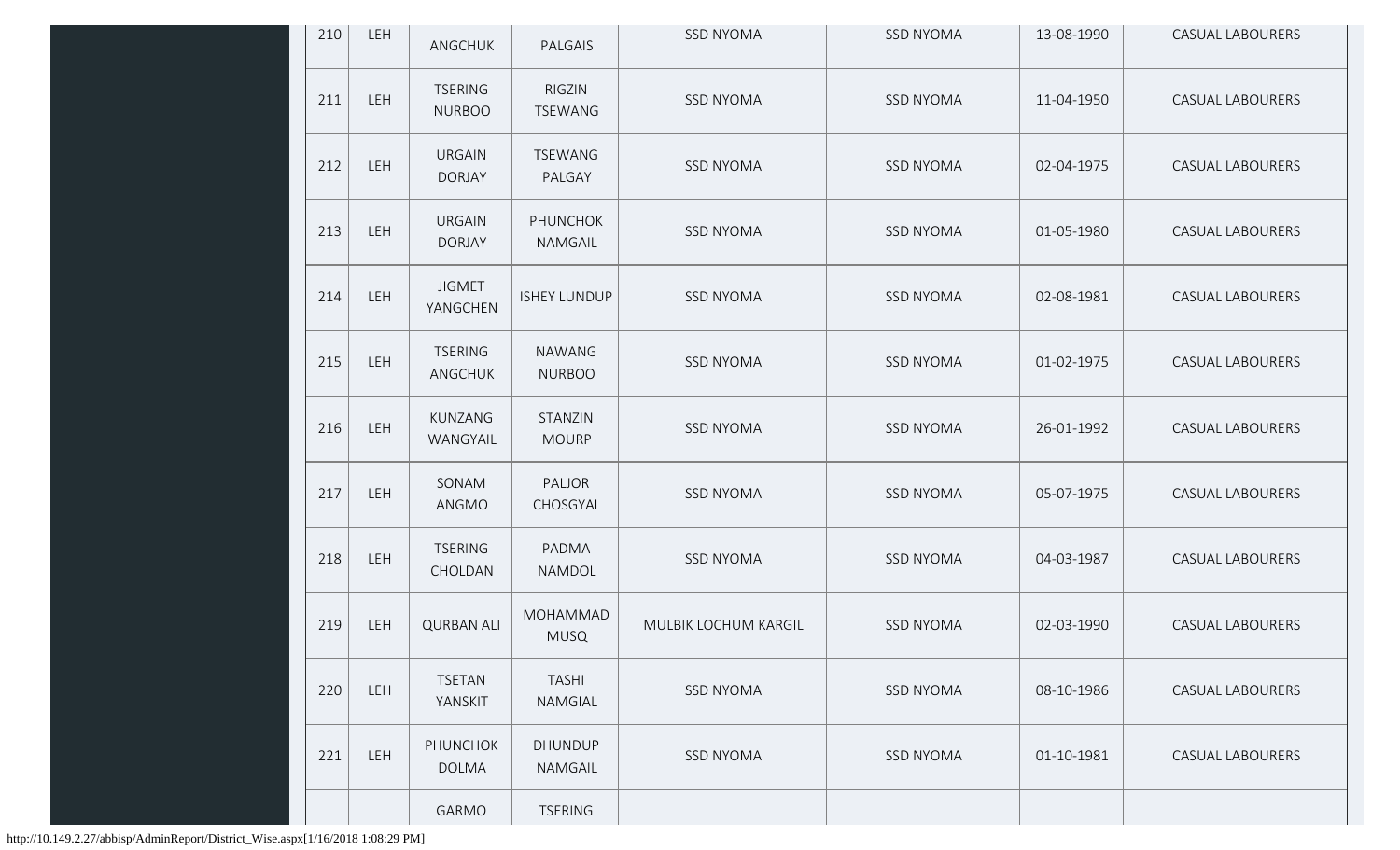| 222 | LEH        | <b>TSERING</b>                  | <b>NORBOO</b>                   | <b>SSD NYOMA</b> | <b>SSD NYOMA</b> | 21-12-1986 | <b>CASUAL LABOURERS</b>                              |
|-----|------------|---------------------------------|---------------------------------|------------------|------------------|------------|------------------------------------------------------|
| 223 | LEH        | <b>URGAIN</b><br><b>TSERING</b> | STANZIN<br>PHUNCHOK             | <b>SSD NYOMA</b> | <b>SSD NYOMA</b> | 20-04-1974 | CASUAL LABOURERS                                     |
| 224 | LEH        | <b>SHAIRA BANO</b>              | MIRZA MEHDI                     | <b>SSD NYOMA</b> | <b>SSD NYOMA</b> | 03-06-1985 | <b>CASUAL LABOURERS</b>                              |
| 225 | LEH        | <b>TSERING TASHI</b>            | SAMTAN<br><b>DORJAY</b>         | <b>SSD NYOMA</b> | <b>SSD NYOMA</b> | 03-03-1980 | CASUAL LABOURERS                                     |
| 226 | LEH        | TSEWANG<br><b>DORJAY</b>        | TUNDUP<br><b>TSERING</b>        | <b>SSD NYOMA</b> | <b>SSD NYOMA</b> | 04-03-1980 | CASUAL LABOURERS                                     |
| 227 | LEH        | <b>JIGMAT</b><br>YANGCHAN       | STANZIN<br>WANGCHEN             | <b>SSD NYOMA</b> | <b>SSD NYOMA</b> | 04-05-1992 | CASUAL LABOURERS                                     |
| 228 | LEH        | STANZIN<br><b>THINLES</b>       | SONAM JONBA                     | <b>LIKTSE</b>    | <b>SSD NYOMA</b> | 11-04-1962 | DAILY RATED WORKERS/WORK<br><b>CHARGED EMPLOYEES</b> |
| 229 | LEH        | <b>TASHI</b><br>LARGYAL         | <b>TASHI SONAM</b>              | <b>SSD NYOMA</b> | <b>SSD NYOMA</b> | 20-04-1979 | CASUAL LABOURERS                                     |
| 230 | LEH        | <b>TSETAN</b><br>ANGMO          | <b>TAKPA</b><br>NAMGIAL         | <b>SSD NYOMA</b> | <b>SSD NYOMA</b> | 10-07-1981 | CASUAL LABOURERS                                     |
| 231 | LEH        | <b>TSERING</b><br><b>DOLMA</b>  | <b>MEPHAM</b><br>LOTOS          | <b>SSD NYOMA</b> | <b>SSD NYOMA</b> | 15-06-1976 | CASUAL LABOURERS                                     |
| 232 | LEH        | <b>TSERING</b><br>LAMO          | <b>TSERING</b><br>CHOSDAN       | <b>SSD NYOMA</b> | <b>SSD NYOMA</b> | 13-03-1972 | <b>CASUAL LABOURERS</b>                              |
| 233 | LEH        | <b>JIGMET</b><br><b>NORBOO</b>  | <b>TSERING</b><br><b>NORBOO</b> | <b>BMO NYOMA</b> | <b>BMO NYOMA</b> | 02-03-1989 | <b>CASUAL LABOURERS</b>                              |
| 234 | <b>LEH</b> | <b>NORBOO</b><br>SPALDON        | <b>PHUNCHOK</b><br>RAFTAN       | <b>BMO NYOMA</b> | <b>BMO NYOMA</b> | 13-08-1956 | PART TIME SWEEPERS IN<br>DIFFERENT DEPARTMENTS       |